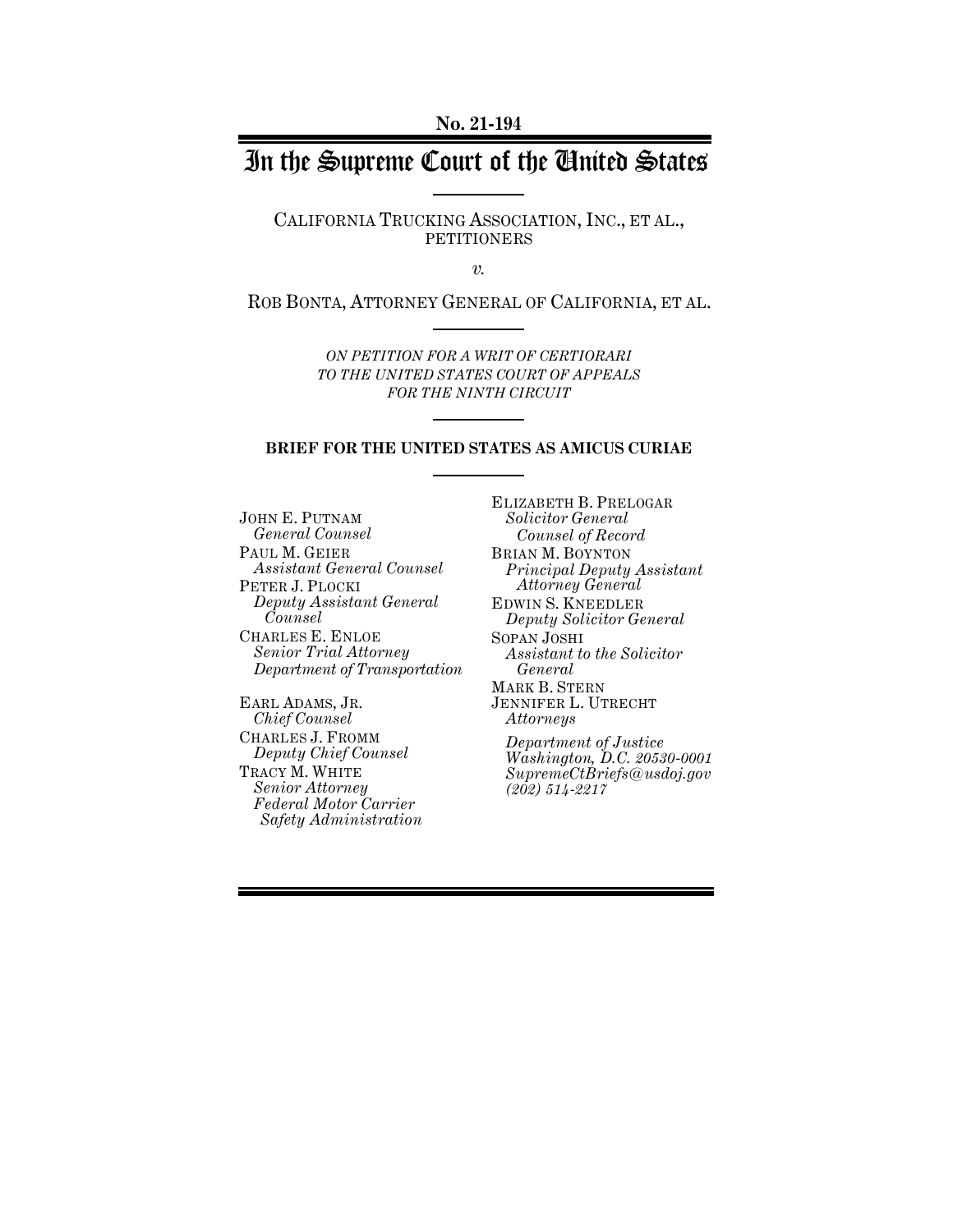### **QUESTION PRESENTED**

Whether a generally applicable California labor statute setting forth the conditions that must be satisfied to classify a worker as an independent contractor (as opposed to an employee), when applied to trucking operations in the State, is "related to a price, route, or service of any motor carrier," 49 U.S.C. 14501(c)(1), and thus preempted by federal law.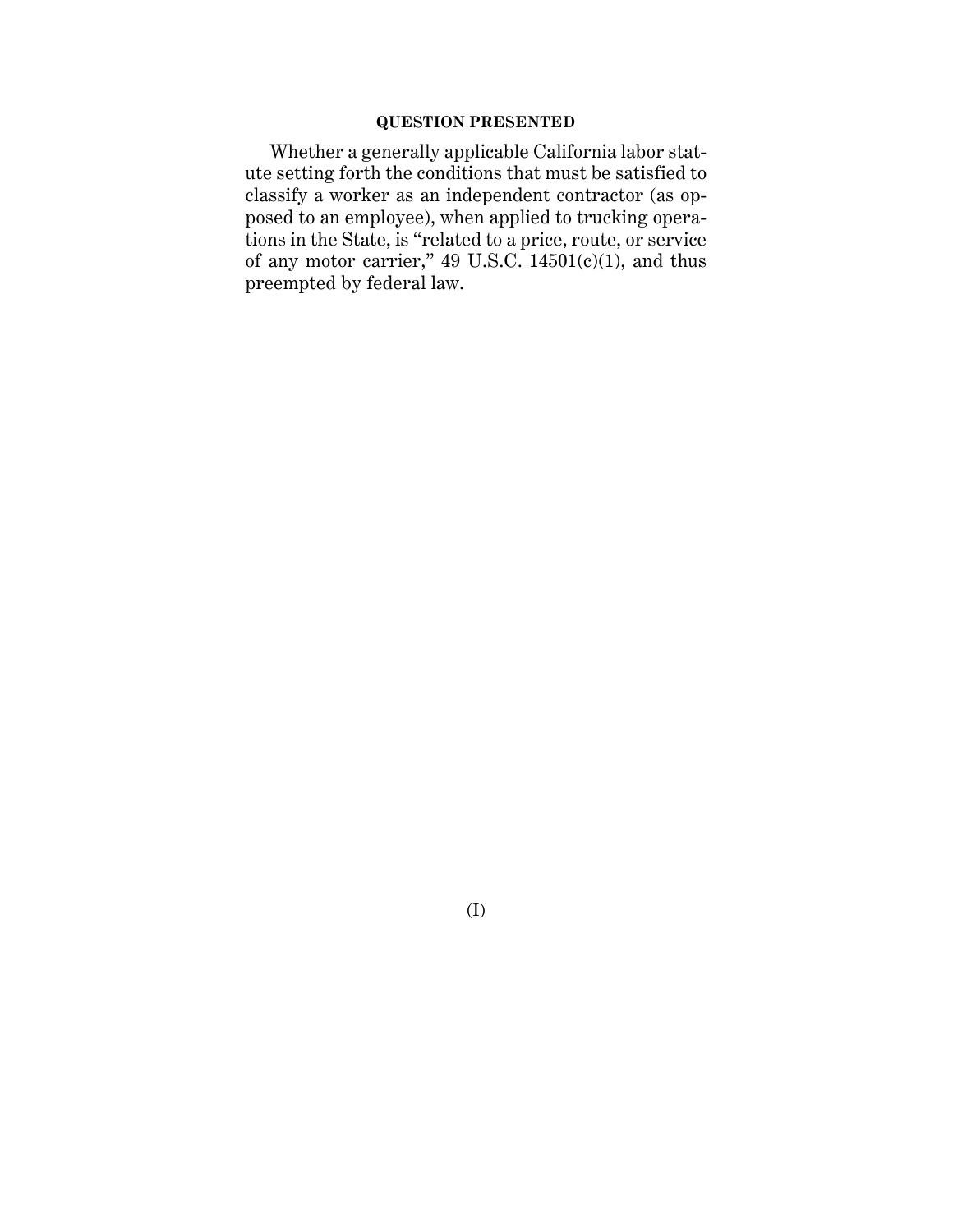## **TABLE OF CONTENTS**

Page

## **TABLE OF AUTHORITIES**

### Cases:

| American Airlines, Inc. v. Wolens,               |
|--------------------------------------------------|
|                                                  |
| American Trucking Associations, Inc. v.          |
|                                                  |
| Bedoya v. American Eagle Express Inc.,           |
| 914 F.3d 812 (3d Cir.), cert. denied,            |
|                                                  |
| California Trucking Association v. Su,           |
| 903 F.3d 953 (9th Cir. 2018), cert. denied,      |
|                                                  |
| Chambers v. RDI Logistics, Inc.,                 |
|                                                  |
| Community for Creative Non-Violence v. Reid,     |
|                                                  |
| Costello v. BeavEx, Inc.,                        |
| 810 F.3d 1045 (7th Cir. 2016), cert. denied,     |
|                                                  |
| Dan's City Used Cars, Inc. v. Pelkey,            |
|                                                  |
|                                                  |
| Dilts v. Penske Logistics, LLC,                  |
| 769 F.3d 637 (9th Cir. 2014), cert. denied,      |
|                                                  |
| Dynamex Operations West, Inc. v. Superior Court, |
|                                                  |

## (III)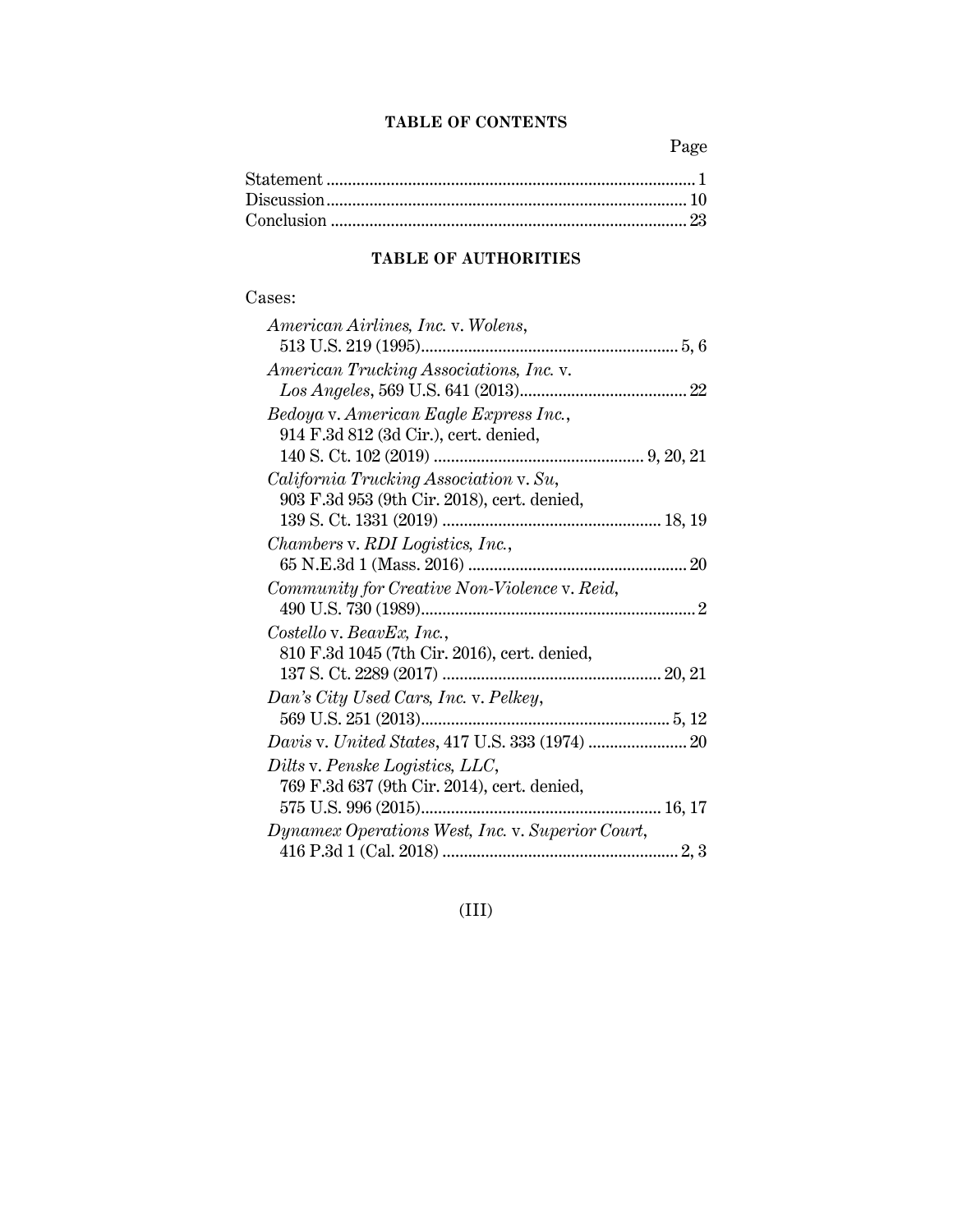| Cases—Continued:                                                                                               | Page |
|----------------------------------------------------------------------------------------------------------------|------|
| Estrada v. FedEx Ground Package System, Inc.,                                                                  |      |
| Massachusetts Delivery Association v. Healey,                                                                  |      |
| Miller v. C.H. Robinson Worldwide, Inc.,<br>976 F.3d 1016 (9th Cir. 2020), petition for cert.                  |      |
| pending, No. 20-1425 (filed Apr. 8, 2021)  18, 19<br>Morales v. Trans World Airlines, Inc.,                    |      |
| NLRB v. United Insurance Co.,                                                                                  |      |
| Nationwide Mutual Insurance Co. v. Darden,                                                                     |      |
|                                                                                                                |      |
| Northwest, Inc. v. Ginsberg, 572 U.S. 273 (2014) 21<br>People v. Superior Court,                               |      |
| 57 Cal. App. 5th 619 (2020), cert. denied,                                                                     |      |
| Rowe v. New Hampshire Motor Transport                                                                          |      |
| S.G. Borello & Sons, Inc. v. Department of<br><i>Industrial Relations</i> , 769 P.2d 399 (Cal. 1989)  2, 4, 14 |      |
| Schwann v. FedEx Ground Package System, Inc.,                                                                  |      |
| Singer Manufacturing Co. v. Rahn,                                                                              |      |
|                                                                                                                |      |
| Ward v. United Airlines, Inc.,                                                                                 |      |
|                                                                                                                |      |
| Wisniewski v. United States, 353 U.S. 901 (1957)  19                                                           |      |
|                                                                                                                |      |

Statutes and regulations:

| Airline Deregulation Act of 1978, |  |
|-----------------------------------|--|
|                                   |  |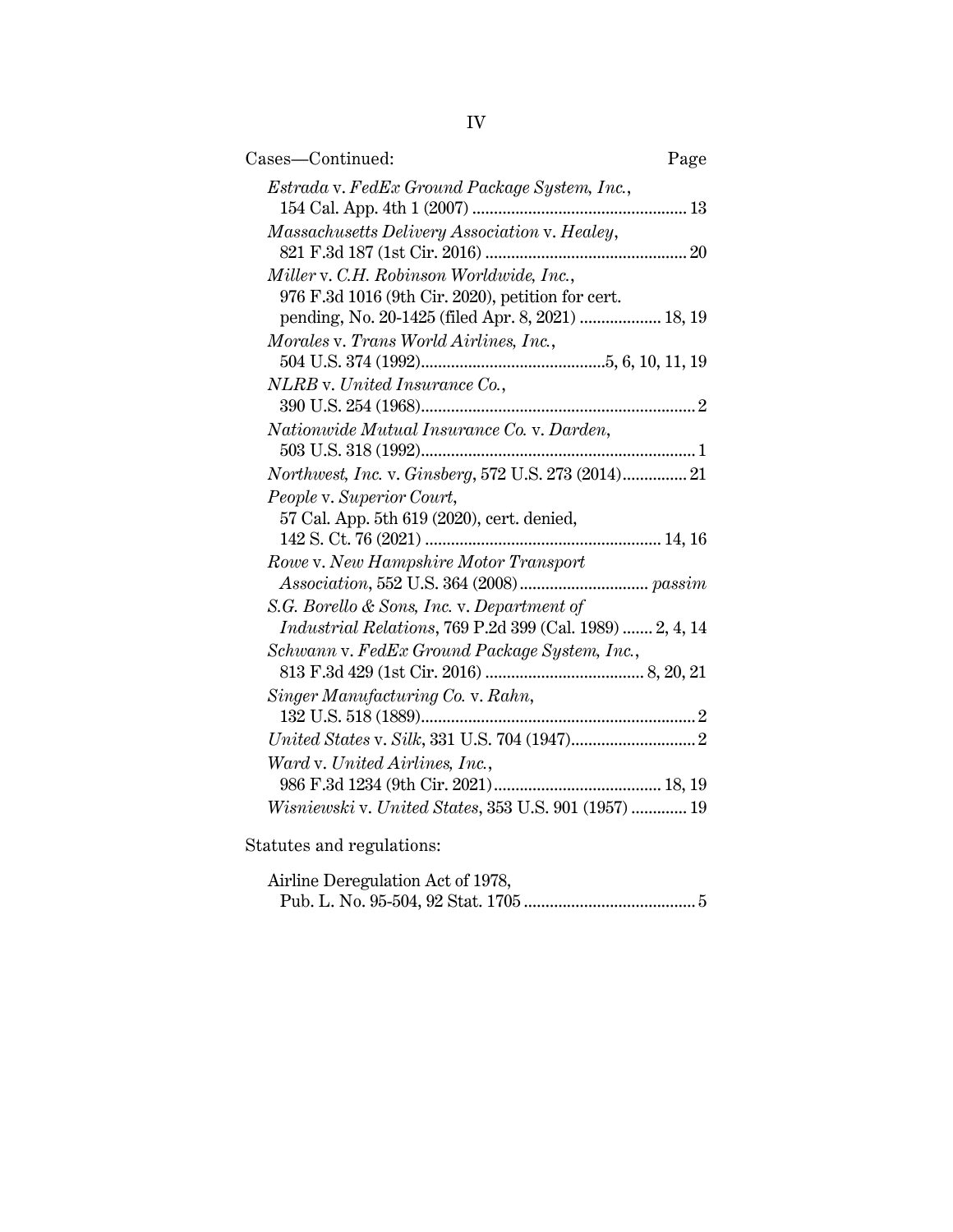| Statutes and regulations-Continued:               | Page |
|---------------------------------------------------|------|
|                                                   |      |
| Federal Aviation Administration Authorization Act |      |
|                                                   |      |
| Motor Carrier Act of 1980,                        |      |
|                                                   |      |
|                                                   |      |
|                                                   |      |
|                                                   |      |
|                                                   |      |
|                                                   |      |
|                                                   |      |
|                                                   |      |
|                                                   |      |
|                                                   |      |
|                                                   |      |
|                                                   |      |
|                                                   |      |
|                                                   |      |
|                                                   |      |
|                                                   |      |
|                                                   |      |
|                                                   |      |
|                                                   |      |
|                                                   |      |
|                                                   |      |
|                                                   |      |
|                                                   |      |
|                                                   |      |
|                                                   |      |
|                                                   |      |
|                                                   |      |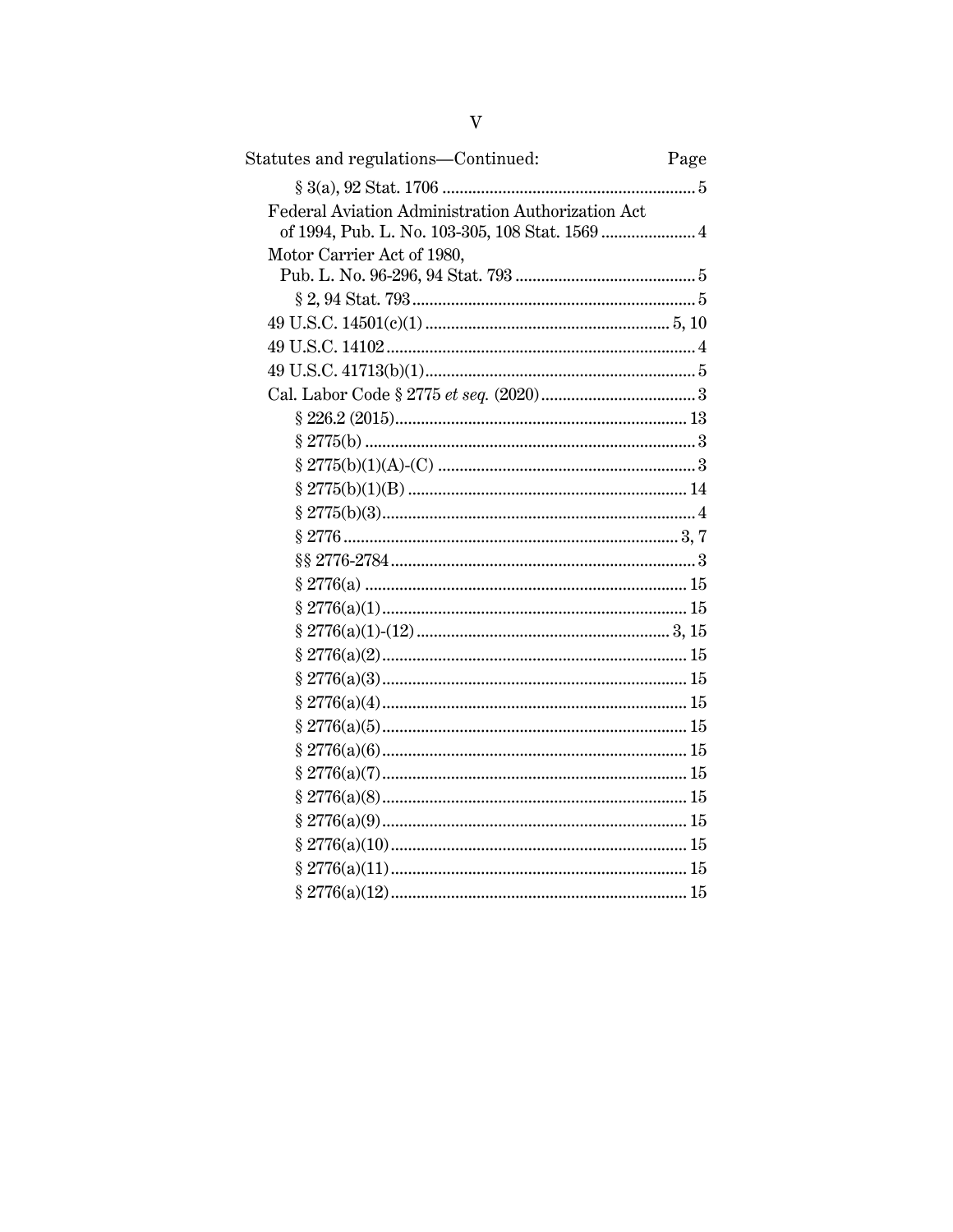| Statutes and regulations-Continued: | Page |
|-------------------------------------|------|
|                                     |      |
|                                     |      |
| 49 C.F.R.:                          |      |
|                                     |      |
|                                     |      |

Miscellaneous:

| Jon O. Shimabukuro, Congressional Research       |  |
|--------------------------------------------------|--|
| Service, R46765, Worker Classification: Employee |  |
| Status Under the National Labor Relations Act.   |  |
| the Fair Labor Standards Act, and the ABC Test   |  |
|                                                  |  |
|                                                  |  |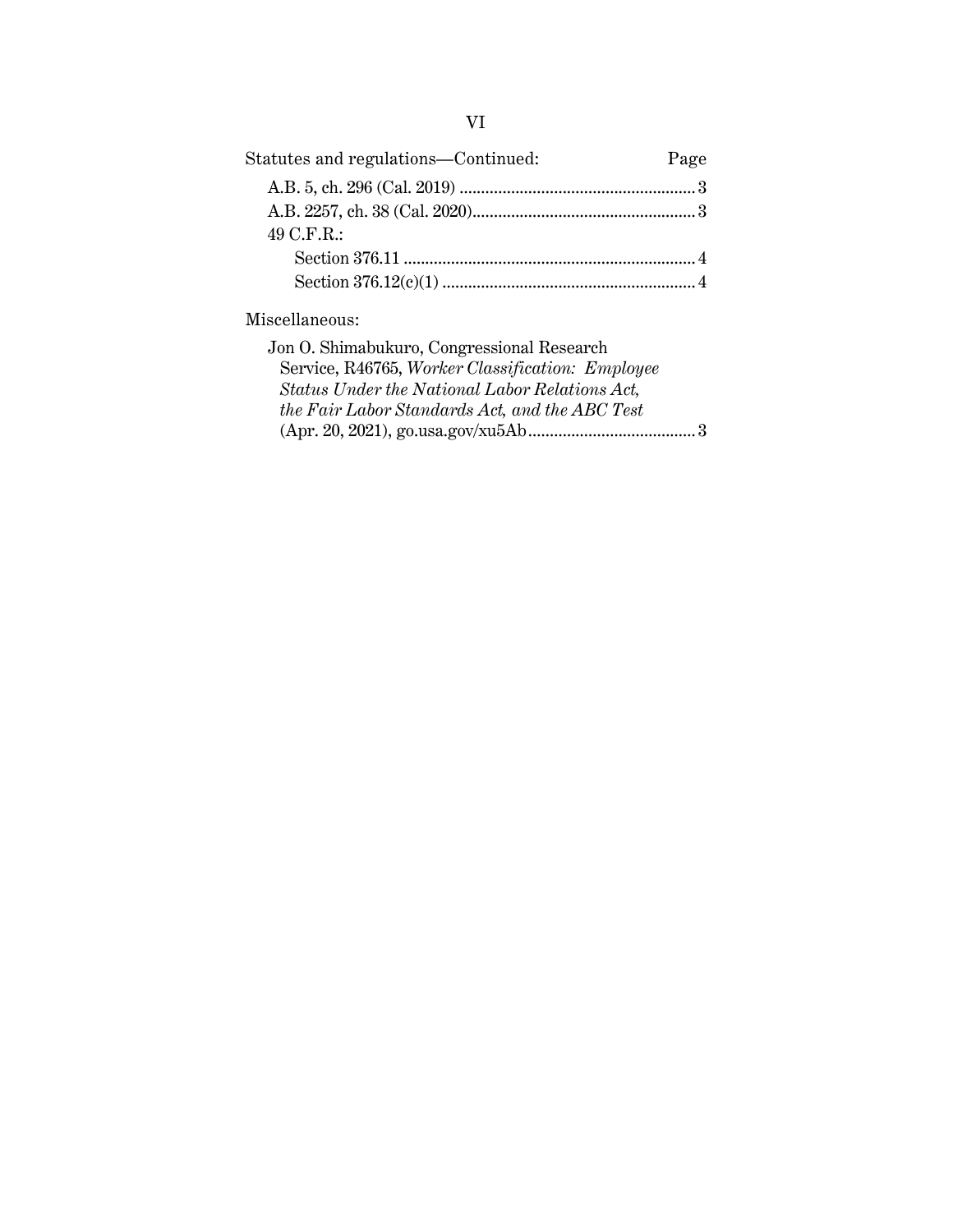# In the Supreme Court of the United States

No. 21-194

CALIFORNIA TRUCKING ASSOCIATION, INC., ET AL., PETITIONERS

*v.*

ROB BONTA, ATTORNEY GENERAL OF CALIFORNIA, ET AL.

*ON PETITION FOR A WRIT OF CERTIORARI TO THE UNITED STATES COURT OF APPEALS FOR THE NINTH CIRCUIT*

### **BRIEF FOR THE UNITED STATES AS AMICUS CURIAE**

This brief is submitted in response to the order of the Court inviting the Solicitor General to express the views of the United States. In the view of the United States, the petition for a writ of certiorari should be denied.

#### **STATEMENT**

Petitioners brought this suit seeking to preclude enforcement of a state statute setting forth the conditions that must be satisfied to classify a worker as an independent contractor (as opposed to an employee), for purposes of state law. The district court granted a preliminary injunction on the ground that the statute likely was preempted by federal law. Pet. App. 51a-79a. The court of appeals reversed. *Id.* at 1a-50a.

1. a. Whether a worker is an employee or an independent contractor is an issue of importance in a variety of areas of law. See, *e.g.*, *Nationwide Mutual Insur-*

(1)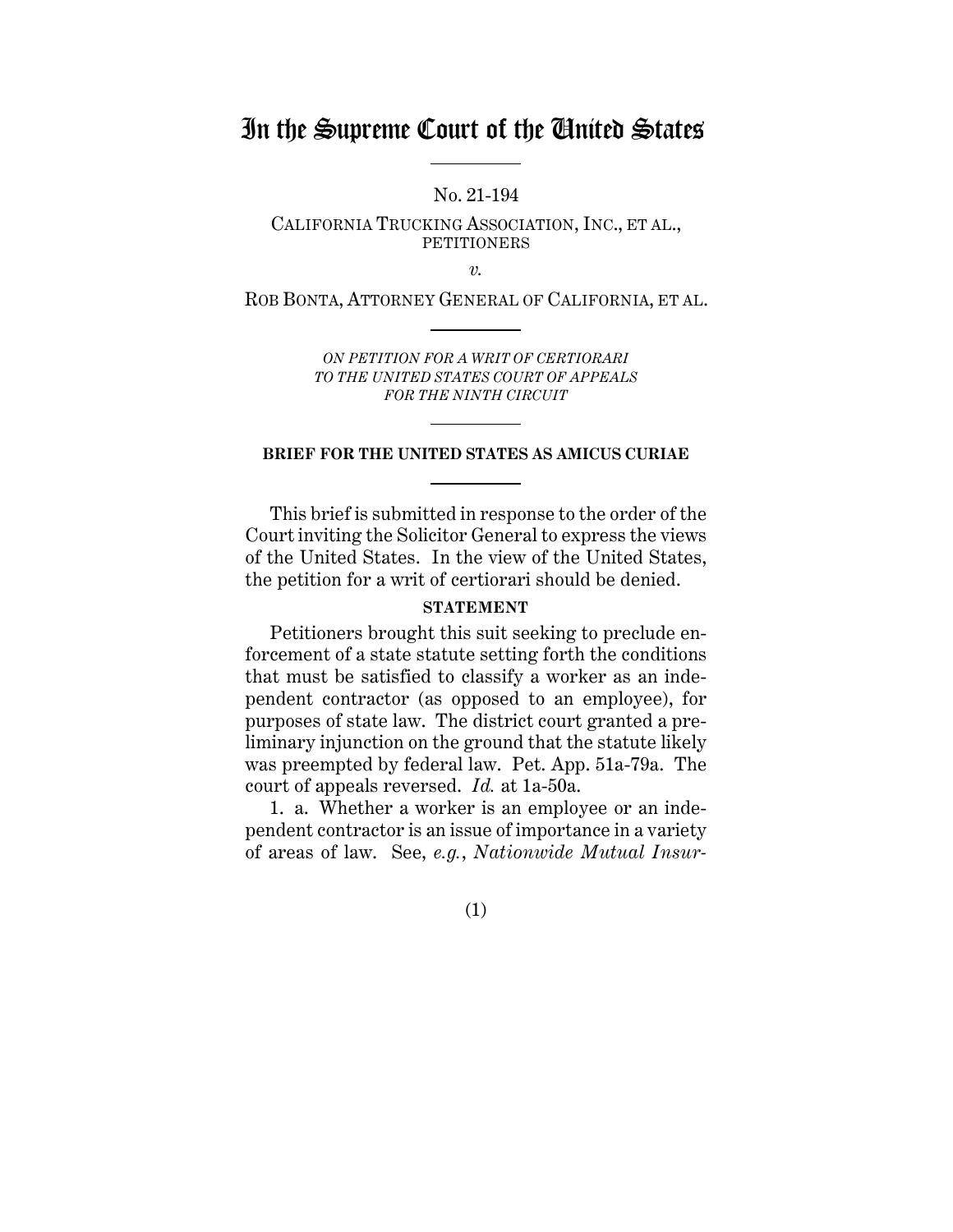*ance Co.* v. *Darden*, 503 U.S. 318 (1992) (employee benefits); *Community for Creative Non-Violence* v. *Reid*, 490 U.S. 730 (1989) (copyright); *NLRB* v. *United Insurance Co.*, 390 U.S. 254 (1968) (union representation); *United States* v. *Silk*, 331 U.S. 704 (1947) (Social Security benefits); *Singer Manufacturing Co.* v. *Rahn*, 132 U.S. 518 (1889) (vicarious tort liability). If a worker is an employee, the hiring business may bear many responsibilities, such as providing worker's compensation insurance and complying with various wage-and-hour provisions of state law. See *Dynamex Operations West, Inc.* v. *Superior Court*, 416 P.3d 1, 5 (Cal. 2018). By contrast, "the business does not bear any of those costs or responsibilities" with respect to an independent contractor. *Ibid.*

Like other jurisdictions, California has sought to define the circumstances in which a worker will be classified as an employee for certain state-law purposes notwithstanding the hiring entity's desire to treat the worker as an independent contractor. Until 2018, California classified workers for a variety of purposes based on a common-law test that principally considered "whether the person to whom service is rendered has the right to control the manner and means of accomplishing the result desired." *S.G. Borello & Sons, Inc.* v. *Department of Industrial Relations*, 769 P.2d 399, 404 (Cal. 1989) (citation omitted). California also considered "several 'secondary' indicia of the nature of a service relationship," including "whether or not the work is a part of the regular business of the principal." *Ibid.*

In its 2018 decision in *Dynamex*, the Supreme Court of California adopted a new test—called the "ABC" test (presumably because it has three principal elements)—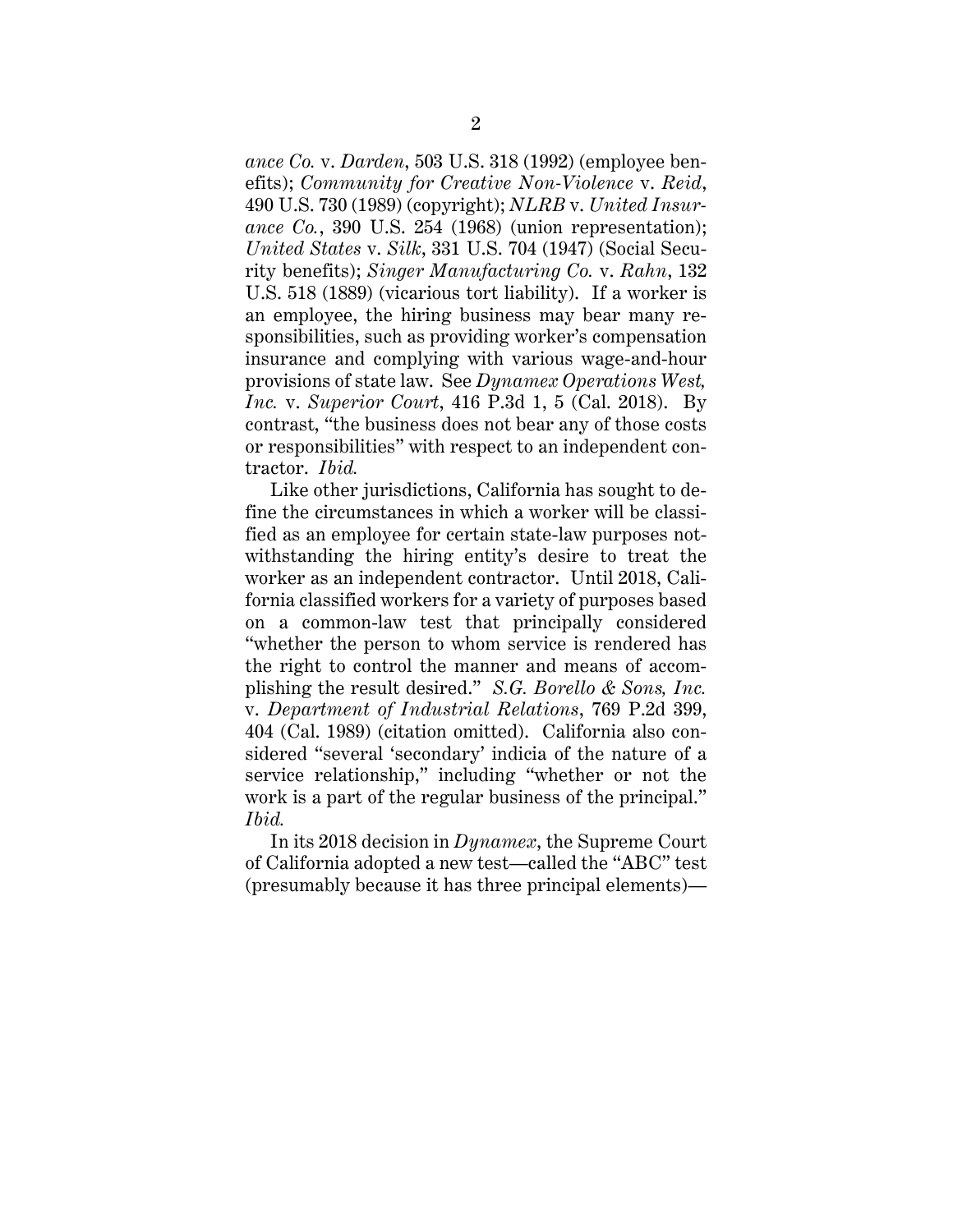for classifying workers for purposes of California wageand-hour laws. 416 P.3d at 7. Under that test, a worker is an independent contractor only if the hiring entity can demonstrate that (A) "the worker is free from the control and direction of the hirer in connection with the performance of the work, both under the contract for the performance of such work and in fact"; (B) "the worker performs work that is outside the usual course of the hiring entity's business"; and (C) "the worker is customarily engaged in an independently established trade, occupation, or business of the same nature as the work performed for the hiring entity." *Ibid.* As of April 2021, at least 20 States and the District of Columbia had adopted the ABC test for at least some purposes. Jon O. Shimabukuro, Congressional Research Service, R46765, *Worker Classification: Employee Status Under the National Labor Relations Act, the Fair Labor Standards Act, and the ABC Test* 9 (Apr. 20, 2021), go.usa.gov/xu5Ab; see *id.* at 14-27 (listing state laws).

In 2019 and 2020, the California legislature codified the ABC test in Assembly Bill 5 and Assembly Bill 2257, respectively. Cal. Labor Code § 2775 *et seq.*; see  $\S 2775(b)(1)(A)-(C) (2020)$  (codifying the three elements of the ABC test). In its current form, the statute expands the applicability of the ABC test beyond the wage-and-hour laws, see § 2775(b), while at the same time exempting certain occupations and services from its reach, see §§ 2776-2784. One of those exemptions provides that the ABC test "do[es] not apply to a bona fide business-to-business contracting relationship" if certain conditions are satisfied.  $\S 2776$ ; see  $\S 2776(a)(1)$ -(12). In general, if the ABC test does not apply "to a particular context," the California statute provides that "the determination of employee or independent con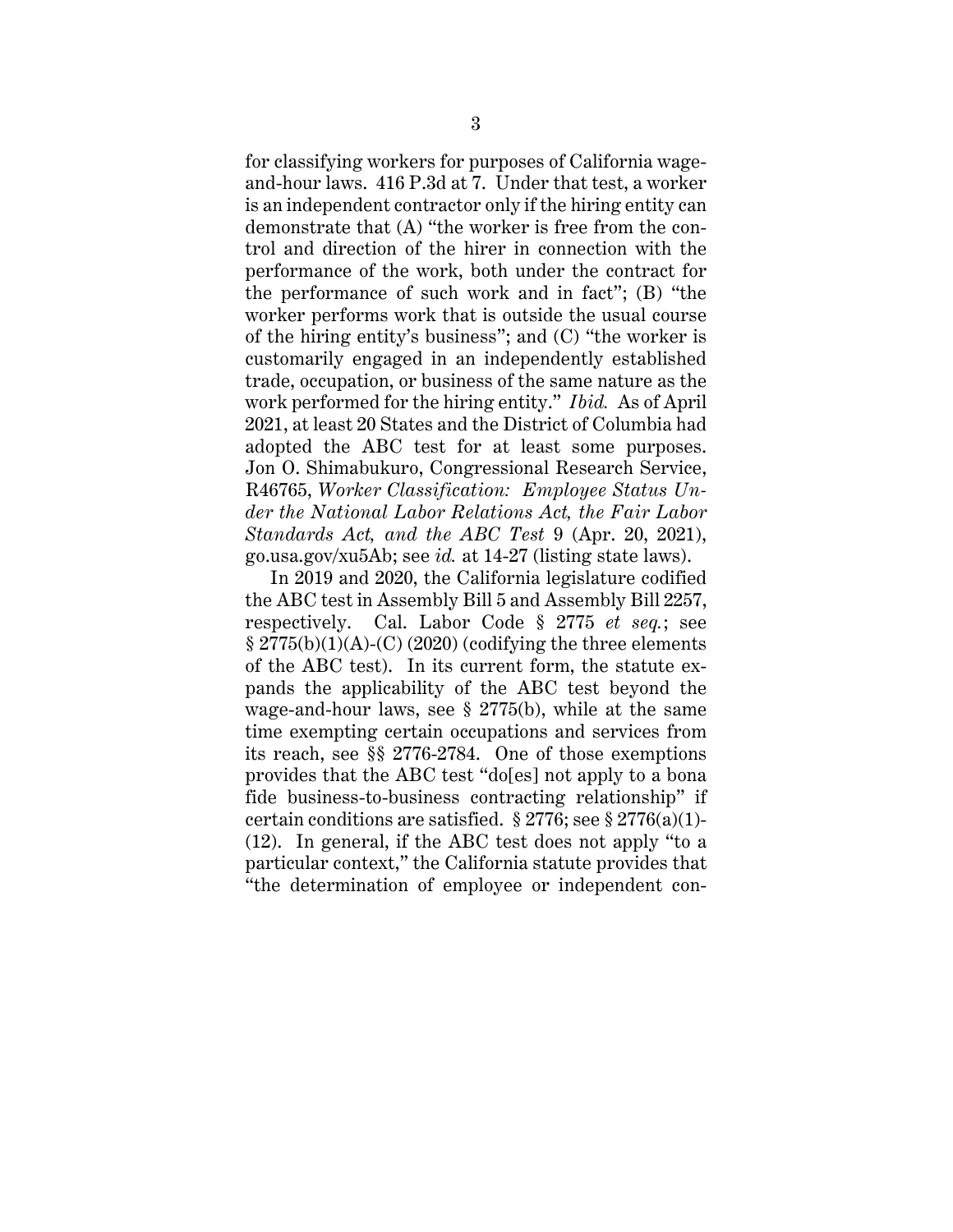tractor status in that context shall instead be governed by" the common-law test in *Borello*, *supra*. Cal. Labor Code § 2775(b)(3) (2020).

b. This case involves the application of California's ABC test to independent owner-operators in the trucking industry. As the name implies, owner-operators are drivers who own (or, sometimes, lease) and operate their own trucks. See C.A. E.R. 202, 221-222. Owneroperators generally enter into contracts with motor carriers (*i.e.*, trucking companies) both to lease the vehicle to the motor carrier for transporting property and to drive the truck for the duration of the lease. See *ibid.* Under regulations issued by the Federal Motor Carrier Safety Administration, if a licensed motor carrier uses a leased truck, the motor carrier must "assume complete responsibility" for the truck's operations and be given "exclusive possession, control, and use" of the truck for the duration of the lease. 49 C.F.R. 376.12(c)(1); see 49 U.S.C. 14102; 49 C.F.R. 376.11.

Petitioners, a trade association that represents motor carriers and two individual owner-operators, sued several California state officials (respondents here) challenging application of the ABC test. Respondent International Brotherhood of Teamsters intervened as a defendant. As relevant here, petitioners argued that application of the ABC test to motor carriers and the owner-operators with whom they contract is preempted by the Federal Aviation Administration Authorization Act of 1994 (FAAAA), Pub. L. No. 103-305, 108 Stat. 1569.

The FAAAA provides as a general matter that "a State \*\*\* may not enact or enforce a law, regulation, or other provision having the force and effect of law related to a price, route, or service of any motor carrier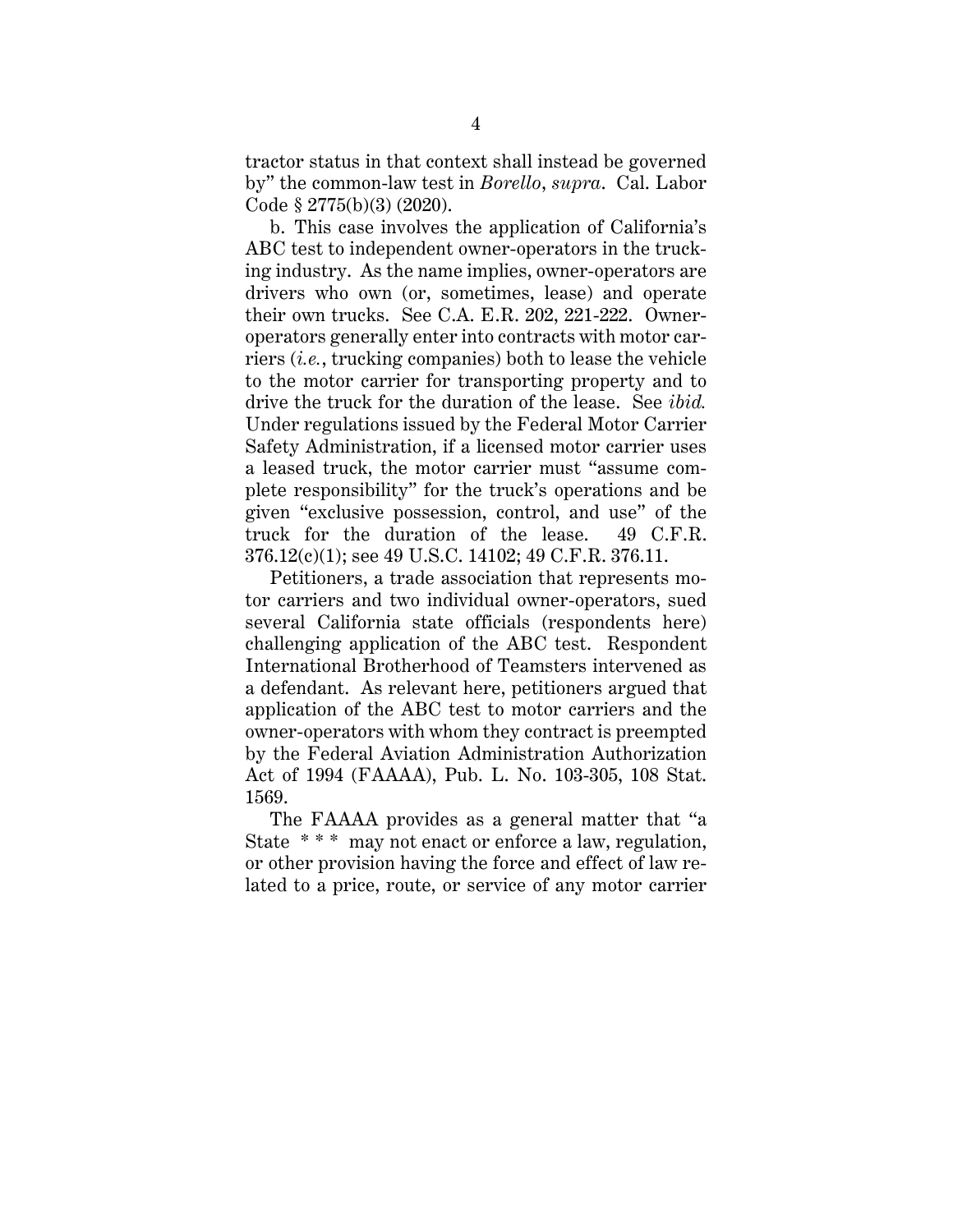\* \* \* with respect to the transportation of property." 49 U.S.C. 14501(c)(1). That language was borrowed directly from a provision in the Airline Deregulation Act of 1978 (ADA), Pub. L. No. 95-504, 92 Stat. 1705, which as amended preempts all state laws "related to a price, route, or service of an air carrier." 49 U.S.C. 41713(b)(1).

Those preemption provisions were part of federal deregulatory efforts. In the ADA, Congress "largely deregulated domestic air transport," *American Airlines, Inc.* v. *Wolens*, 513 U.S. 219, 222 (1995), replacing the prior public-utility model for regulating commercial airlines with one favoring "maximum reliance on competitive market forces and on actual and potential competition," ADA § 3(a), 92 Stat. 1706. Congress likewise deregulated trucking in the Motor Carrier Act of 1980, Pub. L. No. 96-296, 94 Stat. 793, as "part of [its] continuing effort \* \* \* to reduce unnecessary regulation by the Federal Government." § 2, 94 Stat. 793; see *Rowe* v. *New Hampshire Motor Transport Association*, 552 U.S. 364, 368 (2008). The ADA's broadly worded preemption provision was intended "[t]o ensure that the States would not undo federal deregulation with regulation of their own." *Morales* v. *Trans World Airlines, Inc.*, 504 U.S. 374, 378 (1992). "Congress similarly sought to pre-empt state trucking regulation" in the FAAAA, *Rowe*, 552 U.S. at 368, albeit only "with respect to the transportation of property," 49 U.S.C. 14501(c)(1); see *Dan's City Used Cars, Inc.* v. *Pelkey*, 569 U.S. 251, 261 (2013).

This Court has recognized that the identical language in the two preemption provisions—"related to a price, route, or service"—should be interpreted identically. See *Rowe*, 552 U.S. at 370. The Court also has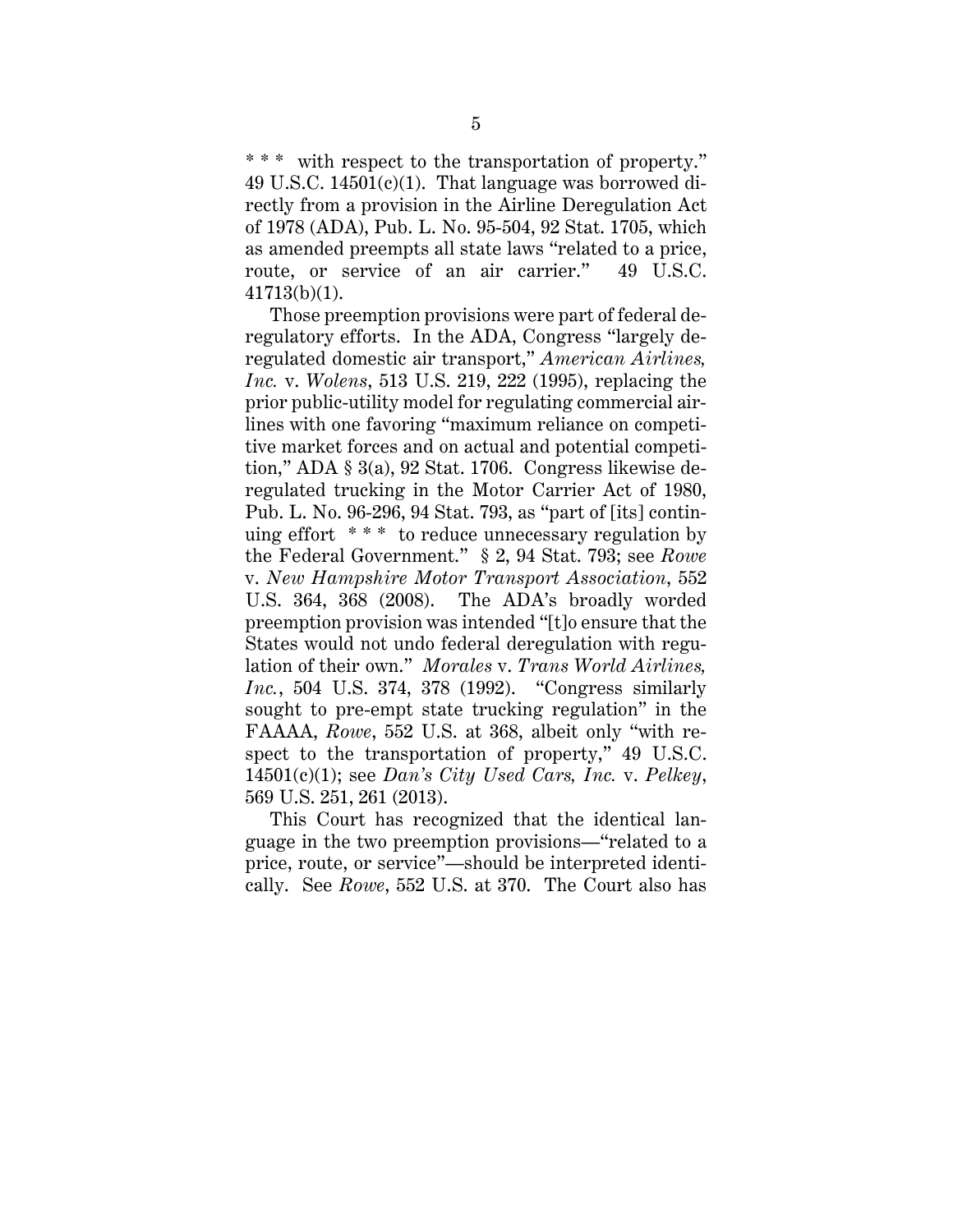explained that those provisions have an "expansive sweep." *Morales*, 504 U.S. at 384 (citation omitted). They preempt not only those state laws that make "reference to" the prices, routes, or services of airlines and motor carriers, but also those laws of general applicability that have a "significant impact" on prices, routes, or services. *Id.* at 388, 390; see *Rowe*, 552 U.S. at 375; *Wolens*, 513 U.S. at 224. The Court has emphasized, however, that the statutes do not preempt generally applicable state laws that affect prices, routes, or services in merely a "tenuous, remote, or peripheral" manner. *Morales*, 504 U.S. at 390 (citation omitted).

2. The district court preliminarily enjoined application of the ABC test "as to any motor carrier operating in California." Pet. App. 78a; see *id.* 51a-79a. As relevant here, the court held that petitioners had raised at least "serious questions" about whether the FAAAA preempts application of California's codification of the ABC test to motor carriers operating in the State. *Id.* at 62a (citation omitted); see *id.* at 62a-75a. The court explained that "the FAAAA likely preempts 'an all or nothing' state law \* \* \* that categorically prevents motor carriers from exercising their freedom to choose between using independent contractors or employees." *Id.* at 66a-67a (citation omitted). The court found that to be "precisely the case here" because "drivers who may own and operate their own rigs will *never* be considered independent contractors under California law" under the second element of the ABC test, given that they "necessarily perform work *within* 'the usual course of the motor carrier hiring entity's business.'" Id. at 67a (brackets omitted).

The district court reasoned that the ABC test "determin[es] whether *all* of California employment laws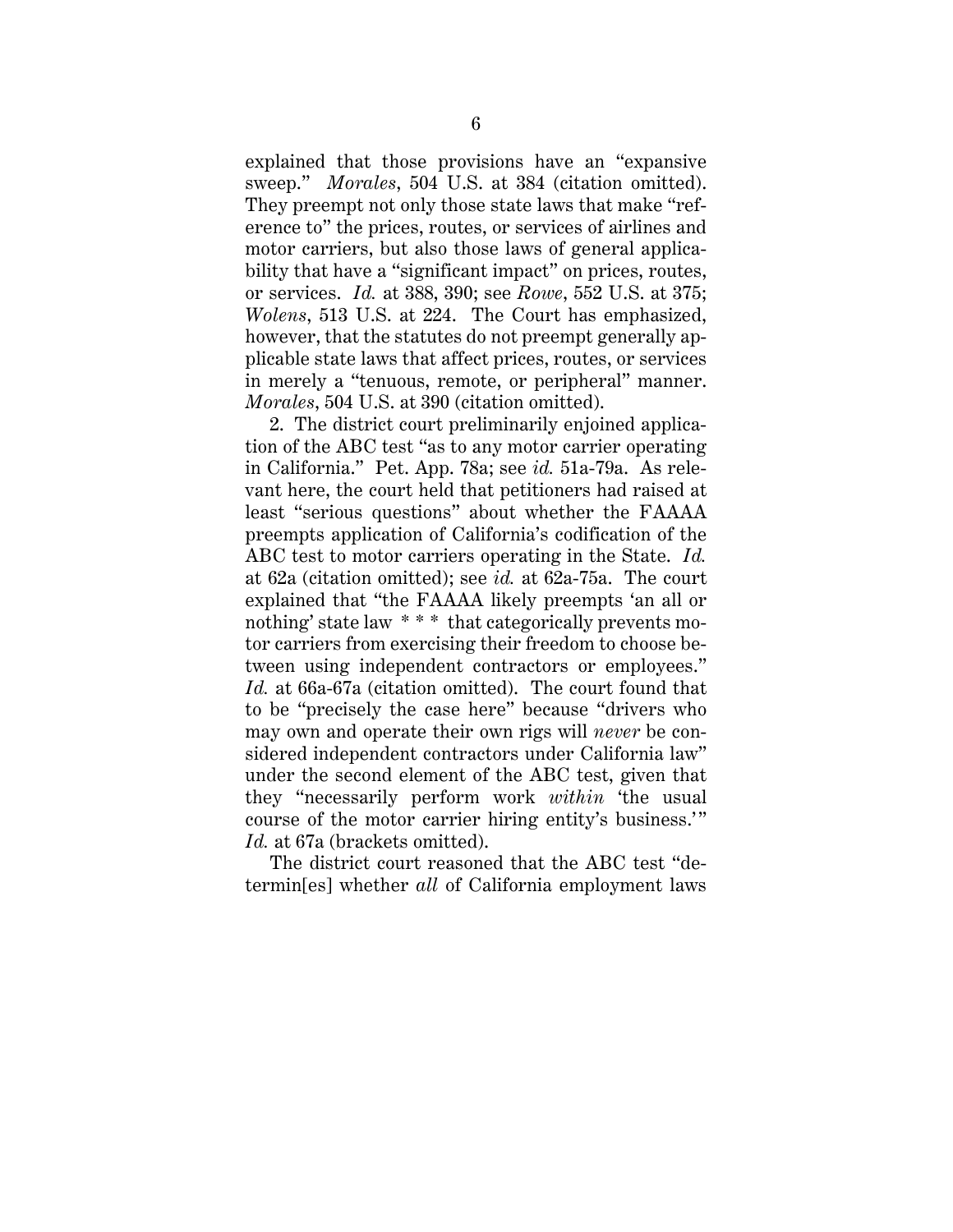do or do not apply," and thus is likely preempted as applied to motor carriers because "the combined effect of all such laws has a significant impact on motor carriers' prices, routes, or services." Pet. App. 73a. The court rejected respondents' argument that petitioners and other motor carriers and owner-operators could avail themselves of the business-to-business exemption in the statute, Cal. Labor Code § 2776 (2020), explaining that respondents "ha[d] not shown how that is possible" and that California officials had "not expressly concede[d] that the exception would apply." Pet. App. 74a; see *id.* at 74a n.11.

3. A divided panel of the court of appeals reversed. Pet. App. 1a-50a.

a. The court of appeals held that petitioners were unlikely to succeed on the FAAAA preemption issue. After reviewing relevant precedent, the court explained that "a generally applicable state law is not 'related to a price, route, or service of any motor carrier' for purposes of the F[AAA]A unless the state law 'binds the carrier to a particular price, route or service' or otherwise freezes them into place or determines them to a significant degree." Pet. App. 19a (citation and emphasis omitted). The court further explained that the ABC test "does not have the sort of binding or freezing effect on prices, routes, or services that [is] preempted under the F[AAA]A" because the ABC test affects only "a motor carrier's relationship with its workforce," not its "relationship with consumers." *Id.* at 20a-21a.

The court of appeals then turned to petitioners' argument that application of the ABC test to motor carriers nevertheless would have an "impact [that] is so significant that it indirectly determines prices, routes, or services." Pet. App. 21a; see *id.* at 21a-24a. The court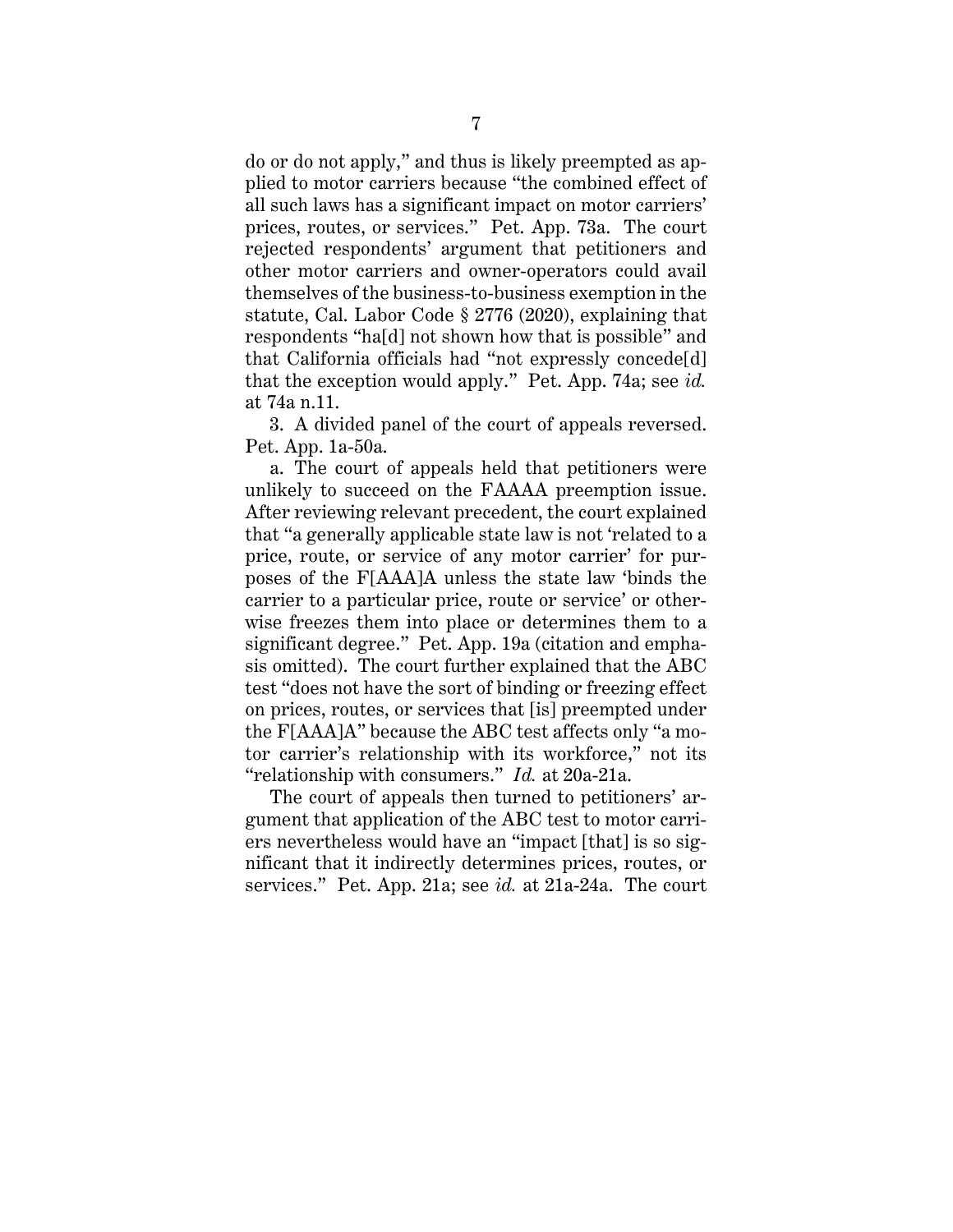observed that petitioners had alleged that application of the ABC test would increase equipment and labor costs "by as much as 150% or more," which would cause carriers to reconfigure or eliminate some routes and potentially cease operating in the State altogether, leaving the remaining carriers to offer only diminished services. *Id.* at 22a. The court acknowledged that "a generally applicable law could so significantly impact the employment relationship between motor carriers and their employees that it effectively binds motor carriers to specific prices, routes, or services at the consumer level." *Id.* at 24a. But the court observed that it had previously rejected preemption claims based on predicted incidental effects similar to those posited by petitioners. *Id.* at 22a-24a. The court also noted that petitioners' allegations of increased costs relied heavily on their contention that motor carriers would be forced to buy a fleet of trucks, but that petitioner California Trucking Association had conceded that carriers could avoid those costs by hiring drivers who own their own trucks, rendering any impact on prices, routes, or services speculative given the underdeveloped state of the record. *Id.* at 22a & n.11.

The court of appeals rejected petitioners' reliance on decisions from the First and Third Circuits. See Pet. App. 29a-30a. In *Schwann* v. *FedEx Ground Package System, Inc.*, 813 F.3d 429 (2016), the First Circuit held that the FAAAA preempts application of the second element of the ABC test as codified under Massachusetts law. The court of appeals here explained that *Schwann* found the second element of the ABC test preempted "because interfering with the employer's decision whether to use an employee or an independent contractor could prevent a motor carrier from using its pre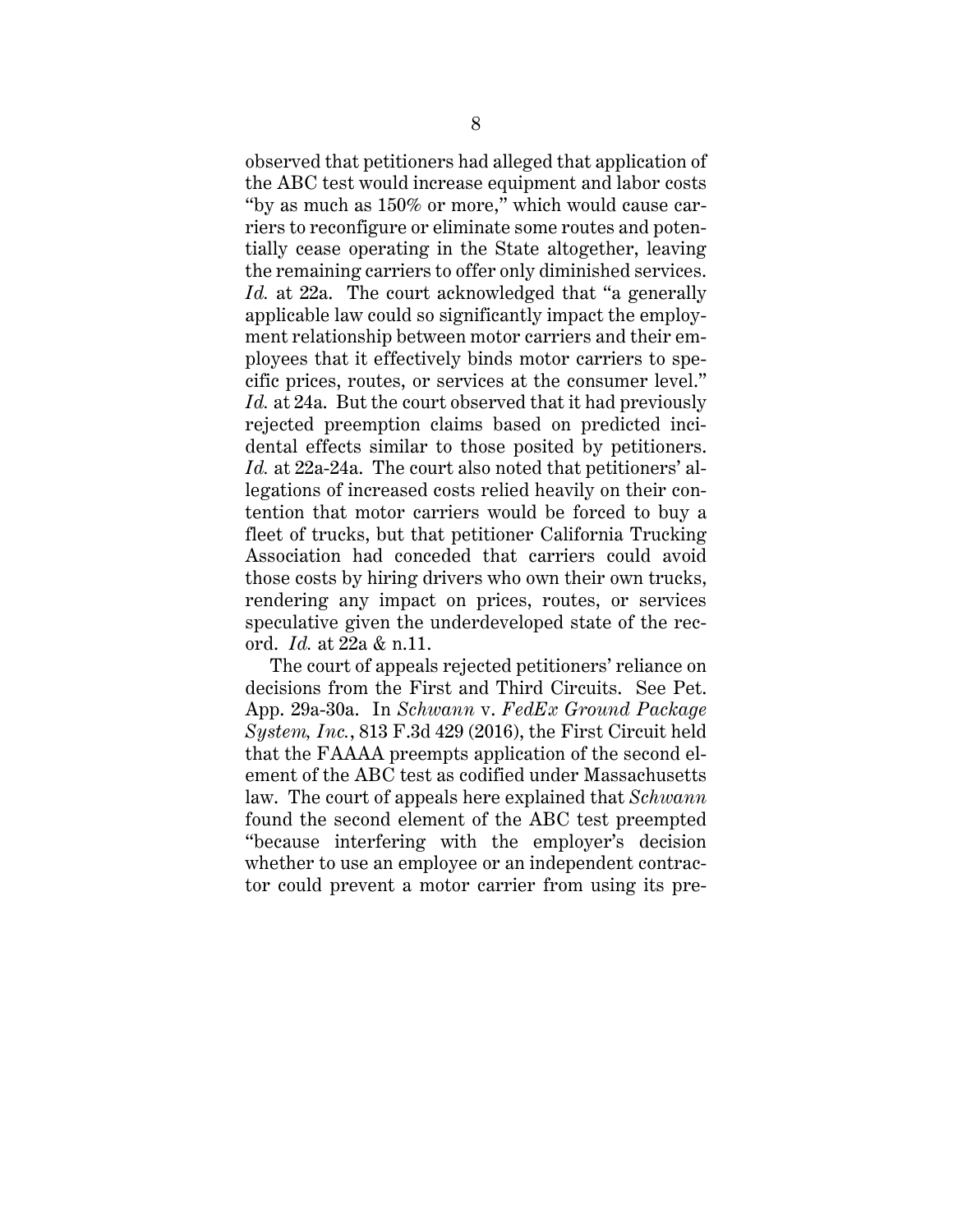ferred methods of providing delivery services, raise the motor carrier's costs, and impact routes." Pet. App. 30a. In *Bedoya* v. *American Eagle Express Inc.*, 914 F.3d 812, cert. denied, 140 S. Ct. 102 (2019) (No. 18- 1382), the Third Circuit held that the FAAAA does *not* preempt application of the ABC test as codified under New Jersey law. The court of appeals in this case observed, however, that *Bedoya* had "opin[ed] in dicta that the F[AAA]A preempt[ed] Massachusetts' ABC test because it 'mandates a particular course of action e.g., requiring carriers to use employees rather than independent contractors.'" Pet. App. 30a (brackets and citation omitted). The court stated that the "language relied upon" in *Schwann* and *Bedoya* "is contrary to [Ninth Circuit] precedent" that had "concluded that such indirect consequences have 'only a tenuous, remote, or peripheral connection to rates, routes[,] or services." *Ibid.* (citation omitted).

b. Judge Bennett dissented. Pet. App. 33a-50a. In his view, the majority "ignore[d] the possibility that a state law might affect a motor carrier's relationship with its workforce *and* have a significant impact on that motor carrier's prices, routes, or services." *Id.* at 36a. In Judge Bennett's view, the California law "will 'categorically prevent motor carriers from exercising their freedom to choose between using independent contractors or employees," and therefore "*will* significantly impact motor carriers' services by mandating the means by which they are provided." *Id.* at 40a (brackets and citation omitted). Specifically, he stated that application of the ABC test to motor carriers under California law will "diminish[] the specialized transportation services that motor carriers are able to provide through independent contractor drivers" and "eliminate motor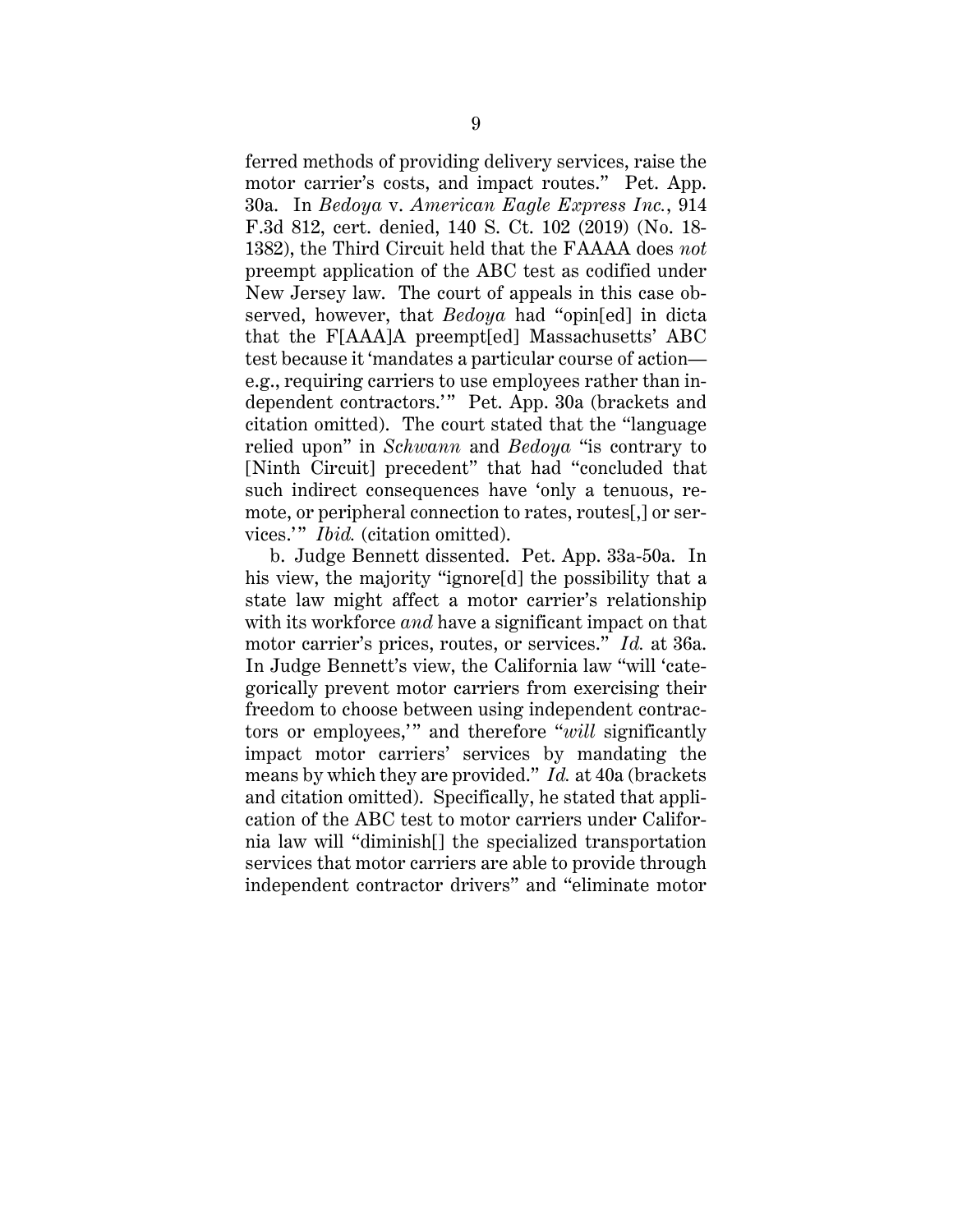carriers' flexibility to accommodate fluctuations in supply and demand." *Id.* at 40a-41a.

c. The court of appeals stayed issuance of the mandate pending disposition of the petition for a writ of certiorari. Pet. App. 82a-83a.

#### **DISCUSSION**

The petition for a writ of certiorari should be denied. The court of appeals correctly determined that petitioners were unlikely to succeed on their claim that the FAAAA preempts applying the ABC test as codified under California law to owner-operators, and the court's decision does not conflict with any decision of this Court. Although the circuits have reached differing outcomes with respect to FAAAA preemption of the ABC test as codified under the laws of various States, those case-specific decisions do not create a conflict warranting this Court's review. Moreover, the interlocutory posture of this case and the need to resolve a threshold issue of state law—namely, whether motor carriers and owner-operators may fall within the business-to-business exemption under California law make this case a poor vehicle in which to address the question presented. Further review is unwarranted.

1. a. To be preempted under the FAAAA, a claim must seek to enforce a state law "related to a price, route, or service of any motor carrier." 49 U.S.C.  $14501(c)(1)$ . This Court has provided important guidance on the meaning of that language in *Morales* v. *Trans World Airlines, Inc.*, 504 U.S. 374 (1992), and *Rowe* v. *New Hampshire Motor Transport Association*, 552 U.S. 364 (2008).

In *Morales*, the Court concluded that the phrase "relat[ed] to" in the ADA's similarly worded preemption provision reflects a broad and deliberately expan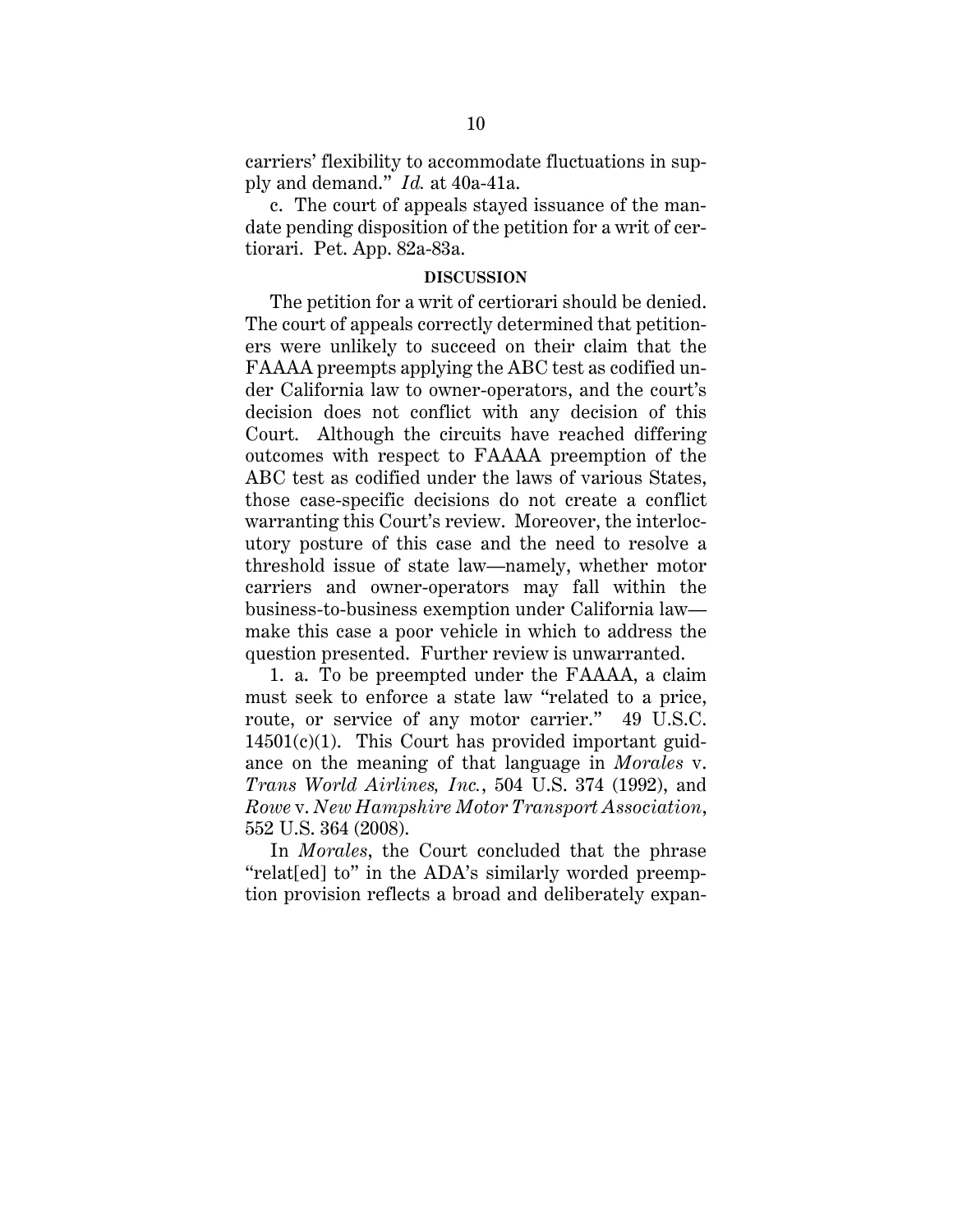sive preemptive purpose, and that the ADA thus preempts state-law claims "having a connection with, or reference to, airline 'rates, routes, or services.'" 504 U.S. at 383-384 (citation omitted). The Court held in *Morales* that a state law "may 'relate to'" a price, route, or service even if it is not specifically addressed to the airline industry or the effect is "only indirect." *Id.* at 386 (citation omitted). At the same time, the Court recognized that "'some state actions may affect airline fares in too tenuous, remote, or peripheral a manner' to have pre-emptive effect." *Id.* at 390 (brackets and citation omitted). The Court had no occasion in *Morales* to define "where it would be appropriate to draw the line," because the state provisions at issue there guidelines interpreting general consumer-protection laws in a way that restricted airlines' advertising of their fares—plainly related to (indeed, expressly referred to) airline fares and had a "significant impact" on them. *Id.* at 389-390 (citation omitted).

In *Rowe*, the Court held that the same principles govern the preemptive scope of the FAAAA. Applying those standards, the Court held that the FAAAA preempted a Maine statute forbidding licensed tobacco retailers from employing a "delivery service" unless that service followed a particular set of prescribed delivery procedures. 552 U.S. at 371 (citation omitted); see *id.* at 370-372. The Court emphasized that the Maine statute directly focused on motor-carrier services and would require carriers "to offer tobacco delivery services that differ significantly from those that, in the absence of the regulation, the market might dictate." *Id.* at 372. The Court concluded that "[t]he Maine law thereby produce[d] the very effect that the federal law sought to avoid, namely, a State's direct substitu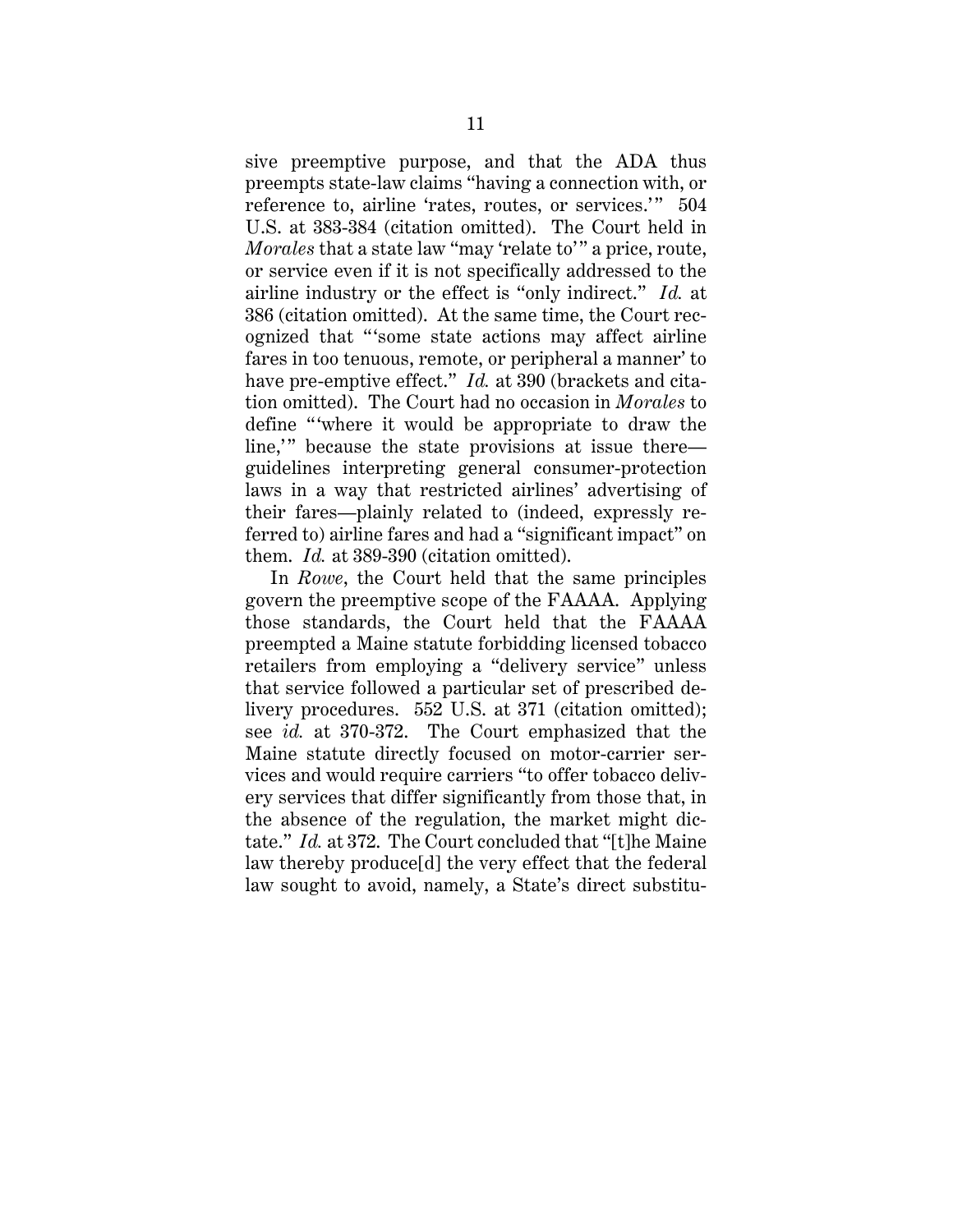tion of its own governmental commands for 'competitive market forces' in determining (to a significant degree) the services that motor carriers will provide." *Ibid.* (citation omitted).

The Court in *Rowe* noted, however, that the FAAAA does not preempt laws of general applicability that only incidentally affect motor carriers. Citing *Morales*, the Court stressed that "the state laws whose 'effect' is 'forbidden' under federal law are those with a '*significant*  impact' on carrier rates, routes, or services," and not laws that apply to carriers only in their capacity as members of the general public. *Rowe*, 552 U.S. at 375 (citation omitted); see *Dan's City Used Cars, Inc.* v. *Pelkey*, 569 U.S. 251, 260-261 (2013).

b. Under those principles, the court of appeals correctly concluded that petitioners were not likely to succeed on the merits of their preemption argument. The court agreed with petitioners that the FAAAA would preempt a generally applicable state labor law whose "impact is so significant that it indirectly determines price, routes, or services." Pet. App. 21a. The court also assumed that the ABC test would "require[] that motor carriers use employees rather than independent contractors as drivers." *Ibid.* But on the present record, the court rejected petitioners' conclusion that applying the ABC test would necessarily result in a significant impact on prices, routes, or services.

Petitioners had contended that the ABC test would increase carriers' costs "by as much as 150% or more" as a result of having to use employees instead of independent contractors as drivers. Pet. App. 22a. But as the court of appeals observed, that contention "rel[ied] heavily on [the] claim that motor carriers w[ould] be forced to buy a fleet of trucks," notwithstanding peti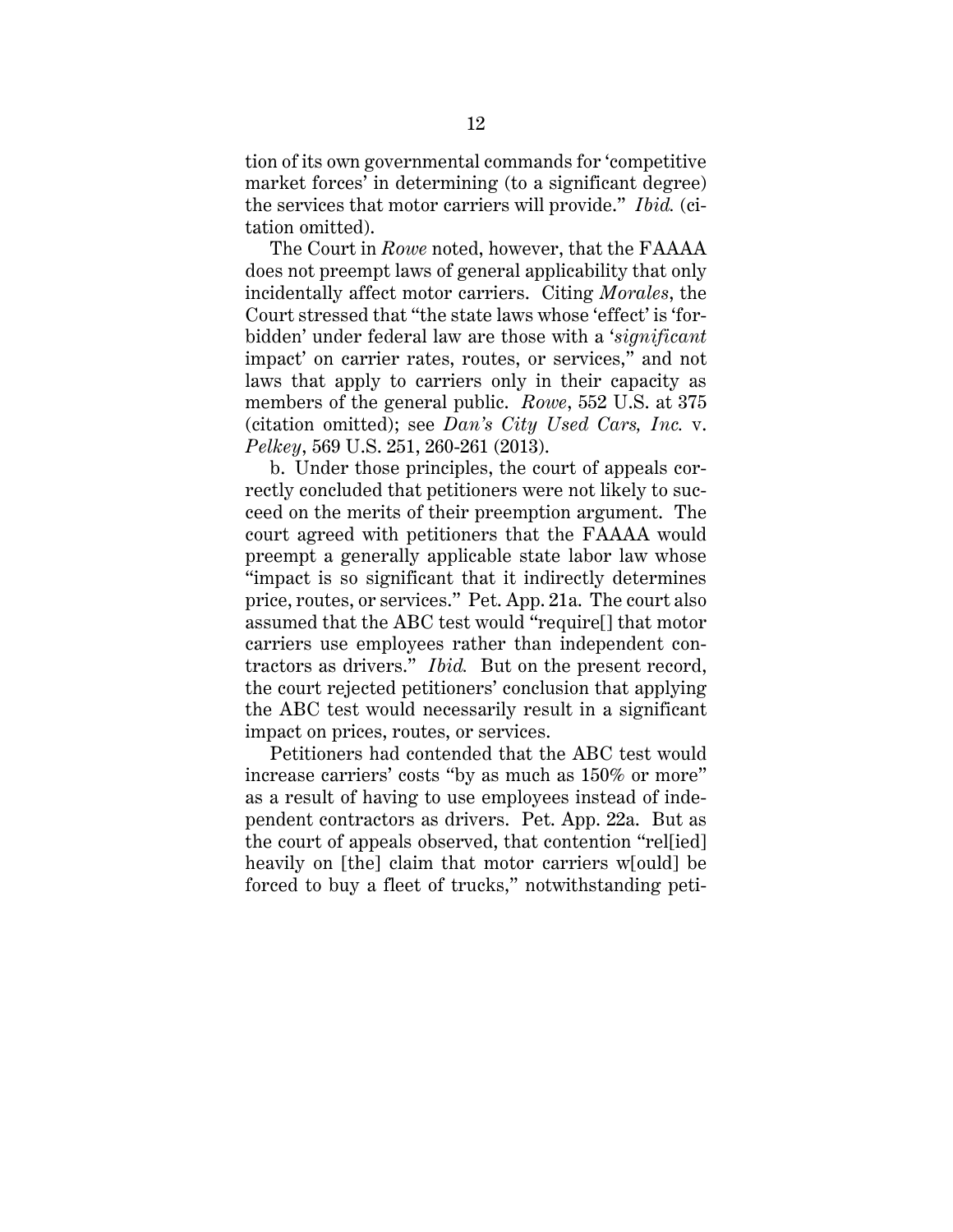tioners' acknowledgment that carriers "could avoid incurring such costs by hiring owner-operators (i.e., drivers who own their own trucks) as employees." *Id.* at 22a n.11; see *Estrada* v. *FedEx Ground Package System, Inc.*, 154 Cal. App. 4th 1, 25 (2007) (explaining that under California law, "an employer may require its employees to provide their own trucks" as long as the employer reimburses the employee for operating expenses). Moreover, California law does not require motor carriers to hire drivers as *full-time* employees, and California generally allows piece-rate compensation for part-time or seasonal employees as long as the compensation results in payment of at least a minimum wage, taking into account rest and recovery breaks. See Cal. Labor Code § 226.2 (2015). Contrary to petitioners' suggestion (Pet. 27), therefore, carriers would retain the flexibility to engage owner-operators as needed to provide "specialized trucking services" or "increased service in times of peak demand." The court of appeals thus was correct to conclude that petitioners' claimed impacts on prices, routes, or services due to increased costs were "merely speculative" given "the undeveloped record in the district court." Pet. App. 22a n.11. Petitioners provide no sound basis for this Court to secondguess those factbound determinations, especially at this interlocutory stage of the proceedings.

Furthermore, petitioners' assertions concerning substantially increased costs, leading in turn to a significant impact on prices, routes, or services, implicitly rely on the premise that applying the new California statute will require widespread reclassification of drivers. But petitioners have not established that premise for two reasons.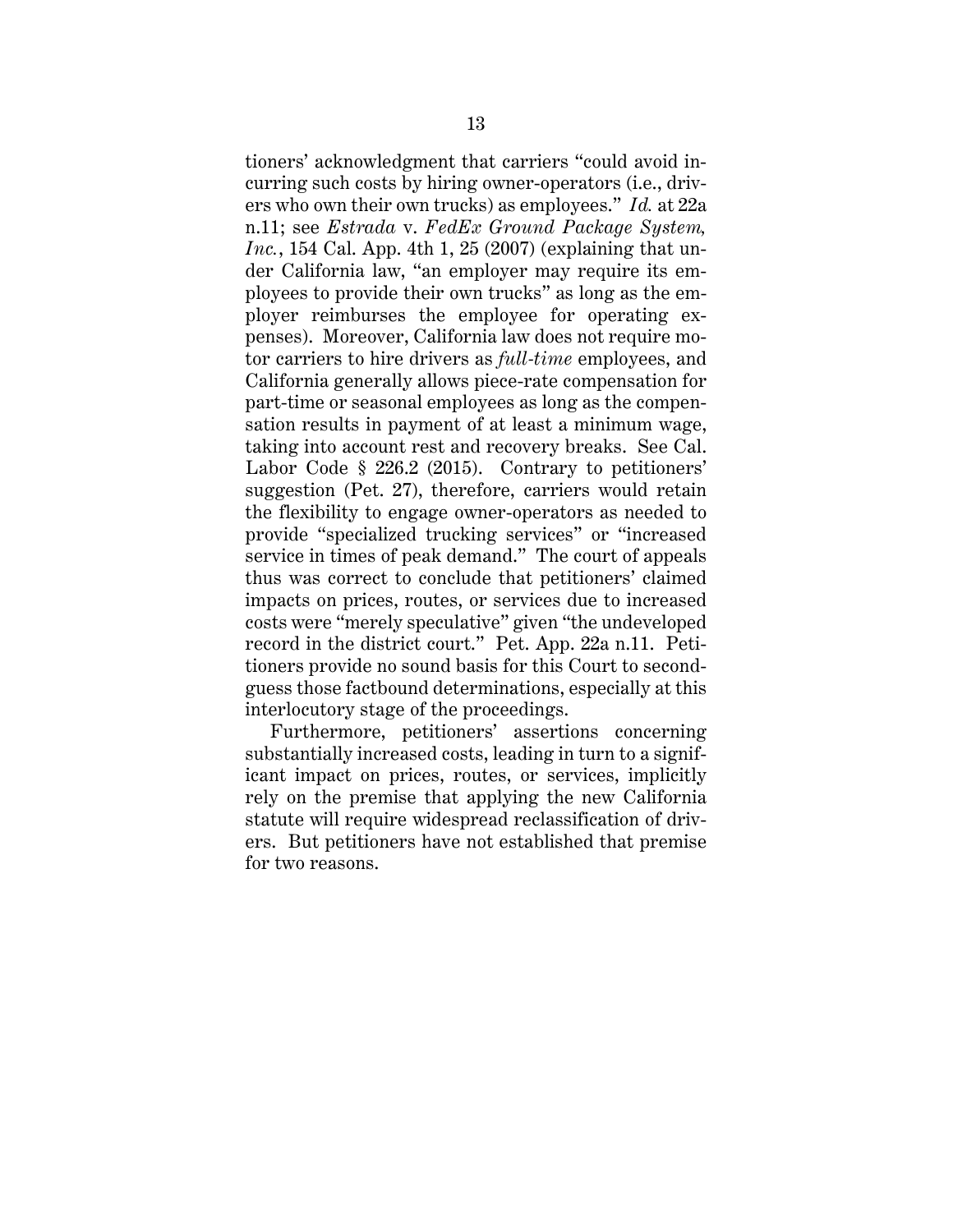First, petitioners principally focus on the second element of the ABC test, which requires that the worker "perform[] work that is outside the usual course of the hiring entity's business." Cal. Labor Code  $\S 2775(b)(1)(B)$  (2020). But whether "the work is a part of the regular business of the principal" also is a consideration (even if not a mandatory element) under the common-law test that would apply if the ABC test were inapplicable. *S.G. Borello & Sons, Inc.* v. *Department of Industrial Relations*, 769 P.2d 399, 404 (Cal. 1989). And the common-law test, like the first element of the ABC test, places great weight on whether the hirer exercises control and direction over the worker. Given those considerations, petitioners have not established that owner-operators necessarily would be *properly* classified as independent contractors under the commonlaw test. Cf. *People* v. *Superior Court*, 57 Cal. App. 5th 619, 625 (2020) (*Cal Cartage*) (documenting the California legislature's recent findings that "two-thirds of California port drayage drivers" were "misclassified as independent contractors when they in fact work as employees under California and federal labor laws," and that "rampant misclassification of drivers contributes to wage theft and leaves drivers in a cycle of poverty") (citation omitted), cert. denied, 142 S. Ct. 76 (2021) (No. 20-1453); Teamsters Br. in Opp. 18. If most owneroperators should be classified as employees even under the common-law test, application of the ABC test would not result in any widespread reclassification from a prior lawful status, and thus would not fairly be regarded as having a significant impact on prices, routes, or services either.

Second, petitioners' argument overlooks that the California statute exempts from the ABC test any "bona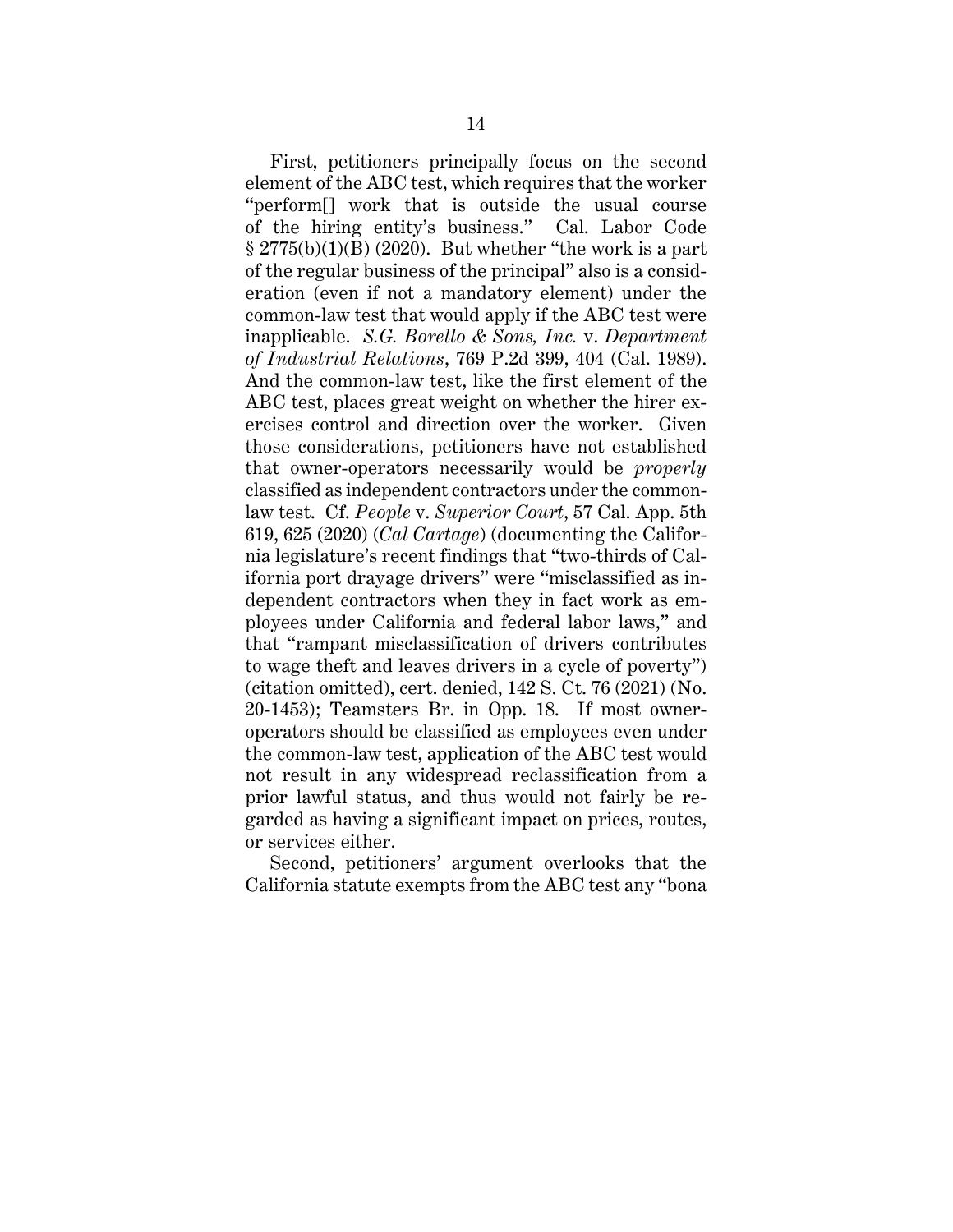fide business-to-business contracting relationship" including one with "an individual acting as a sole proprietor"—when certain conditions are satisfied. Cal. Labor Code § 2776(a) (2020); see § 2776(a)(1)-(12) (listing the conditions). Some of those conditions are obviously inapposite, *e.g.*, § 2776(a)(12) (excluding "work for which a license from the Contractors' State License Board is required"), and others are unremarkable, *e.g.*, § 2776(a)(3) (requiring the contract to be in writing and to specify the payment and due dates);  $\S 2776(a)(4)$  (requiring the service provider to have a "business license or business tax registration" if the jurisdiction requires one). The remaining conditions require, among other things, that the service provider be "free from the control and direction of the contracting business entity in connection with the performance of the work,"  $§$  2776(a)(1); generally "provid[e] services directly to the contracting business rather than to customers of the contracting business,"  $\S 2776(a)(2)$ ; "maintain[] a business location \* \* \* that is separate from the business or work location of the contracting business," § 2776(a)(5); be "customarily engaged in an independently established business of the same nature as that involved in the work performed,"  $\S 2776(a)(6)$ ; be able to "contract with other businesses to provide the same or similar services,"  $\S 2776(a)(7)$ ; "advertise<sup>[]</sup> and hold[] itself out to the public as available to provide the same or similar services,"  $\S 2776(a)(8)$ ; generally "provide[] its own tools, vehicles, and equipment to perform the services,"  $\S 2776(a)(9)$ ; be able to "negotiate its own rates,"  $\S 2776(a)(10)$ ; and, "[c]onsistent with the nature of the work," be able to "set its own hours and location of work,"  $\S 2776(a)(11)$ .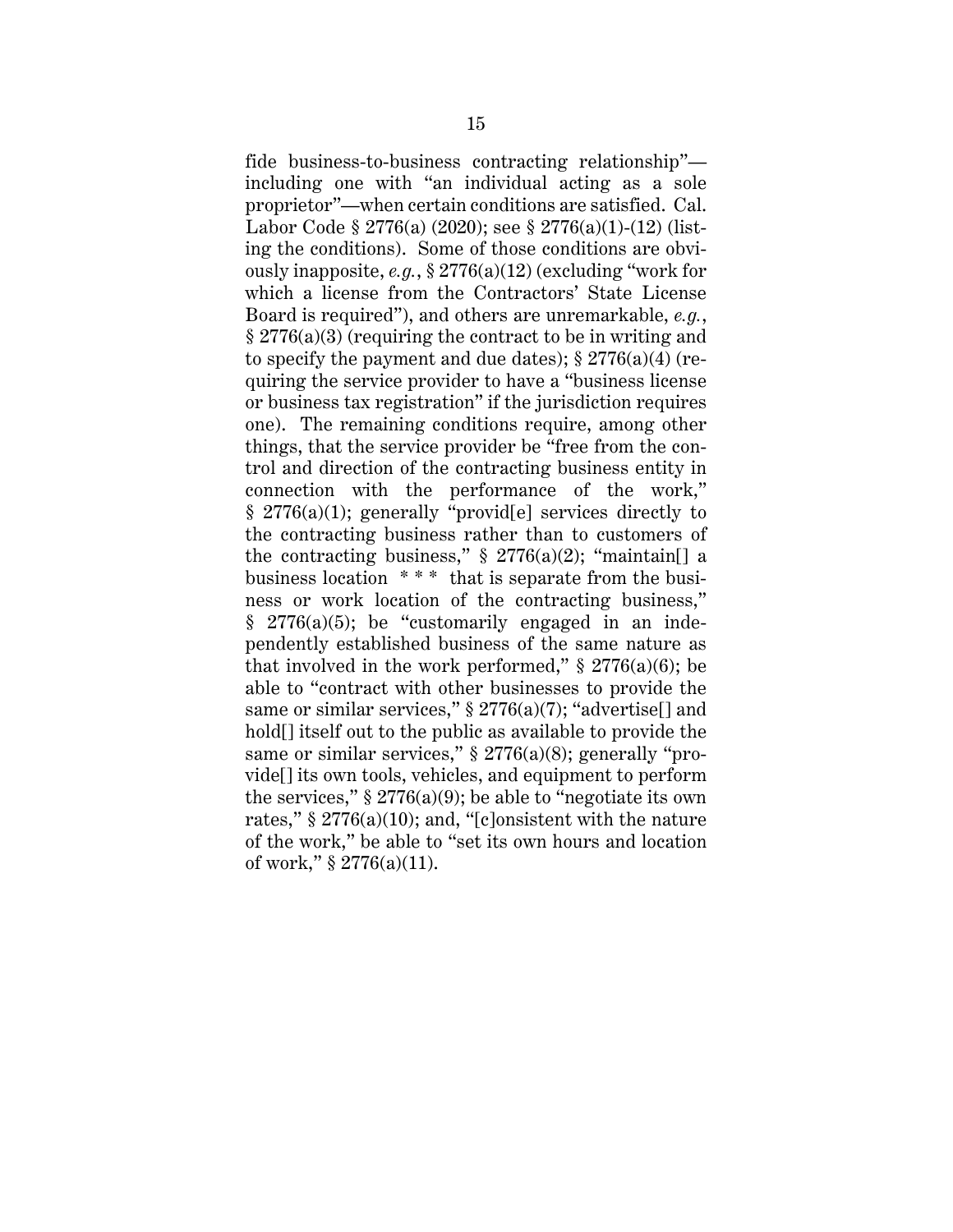Petitioners assert (Pet. 33 n.6) that "carriers and owner-operators generally will not be able to meet" all of those conditions, but petitioners neither specify which conditions the carriers and owner-operators could not meet, nor demonstrate that any steps required to meet all of the conditions would result in a significant impact on prices, routes, or services. See *Cal Cartage*, 57 Cal. App. 5th at 633-634 (rejecting the argument that "independent owner-operators can never meet several of the requirements in the business-tobusiness exemption"). Perhaps petitioners ultimately would be able to demonstrate that the business-tobusiness exemption is unavailable without itself imposing a significant impact on prices, routes, or services but they have not done so at this interlocutory stage, which further counsels against this Court's review.

c. Petitioners assert that the court of appeals erred by adopting the view "that the FAAAA preempts only laws that 'bind, compel or otherwise freeze into place a particular price, route, or service.'" Pet. 24; see Pet. 24-30. That assertion is overstated. After reviewing the statutory language and relevant case law, the court explained that "a generally applicable state law is not 'related to a price, route, or service of any motor carrier' for purposes of the  $F[AAA]$ A unless the state law  $[(1)]$ 'binds the carrier to a particular price, route or service' or otherwise  $(2)$ ] freezes them into place or  $(3)$ ] determines them to a significant degree." Pet. App. 19a (citation and emphasis omitted). For that proposition, the court relied (*ibid.*) on its prior decision in *Dilts* v. *Penske Logistics, LLC*, 769 F.3d 637 (9th Cir. 2014), cert. denied, 575 U.S. 996 (2015) (No. 14-801). *Dilts* stated that the FAAAA preempts "those state laws that are significantly 'related to' prices, routes, or services,"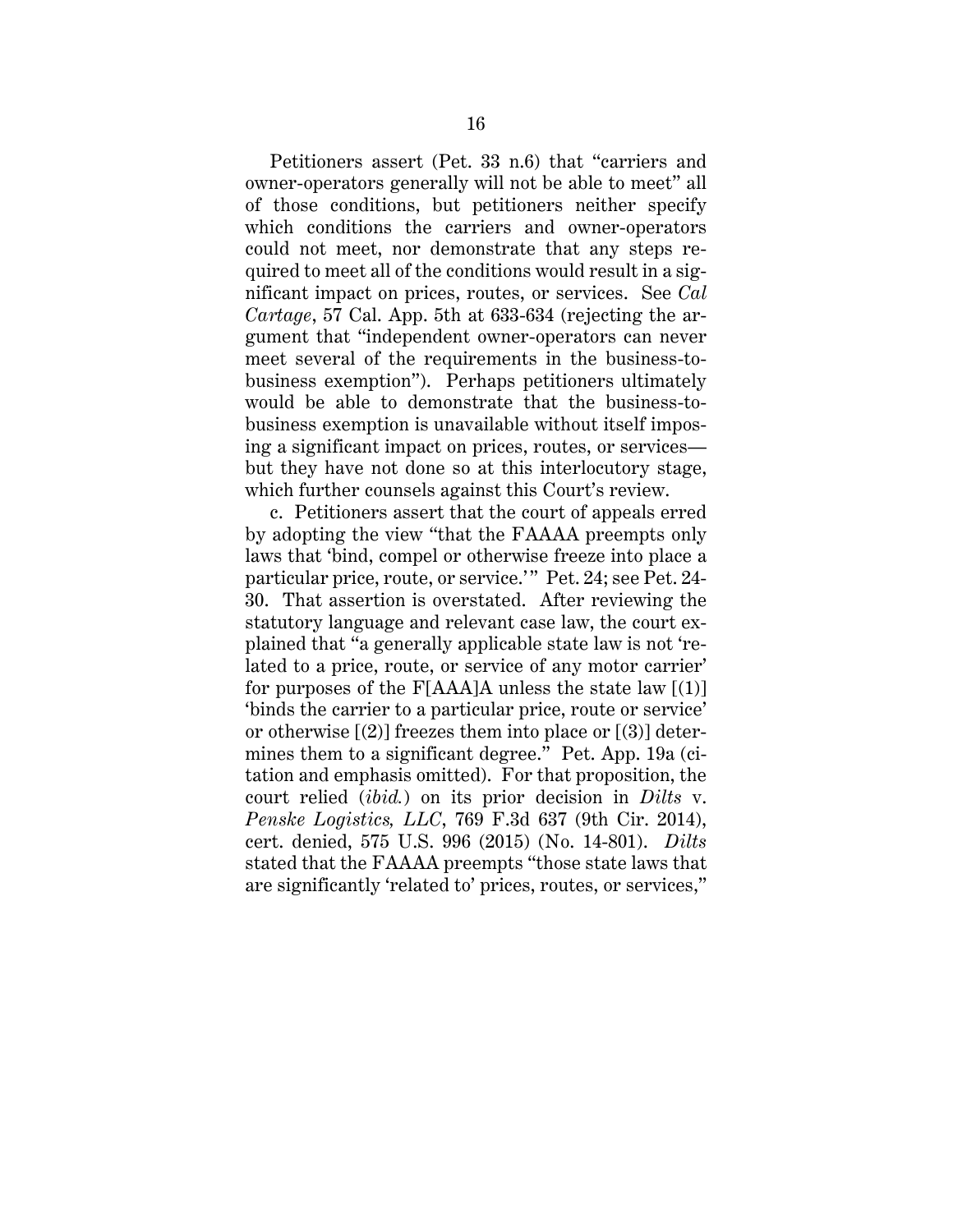and found that certain state laws governing employee meal and rest breaks were not preempted as applied to short-haul truck drivers because "the laws do not 'bind' motor carriers to specific prices, routes, or services"; do not "'freeze into place' prices, routes, or services"; and do not " 'determine (to a significant degree) the prices, routes, or services that motor carriers will provide." *Id.* at 647 (brackets and citations omitted). Like the decision below, therefore, *Dilts* viewed the binding of carriers to specific prices, routes, or services as one way to establish preemption—not as the exclusive test for FAAAA preemption.

In focusing on the "binds" and "freezes" language, petitioners overlook the disjunctive "or determines them to a significant degree" language. Pet. App. 19a (citation omitted). That language is taken directly from this Court's decision in *Rowe*. See 552 U.S. at 372. The court of appeals' recognition that the FAAAA preempts state laws that "determine (to a significant degree) the prices, routes, or services that motor carriers will provide," *Dilts*, 769 F.3d at 647 (brackets and citation omitted), thus makes clear that the Ninth Circuit's preemption test is consistent with this Court's precedent and not meaningfully different from the "significant effect" test that petitioners derive (cf. Pet. 27, 31) from that precedent. Indeed, the Ninth Circuit in *Dilts* expressly "agree[d] with" the government's invited amicus brief in that case explaining that state labor laws and similar generally applicable laws "are not preempted by the FAAAA unless they have a 'significant effect' on prices, routes, or services." 769 F.3d at 649-650; see Gov't Amicus Br. at 14-16, 18-23, *Dilts*, *supra* (9th Cir. Feb. 18, 2014) (No. 12-55705).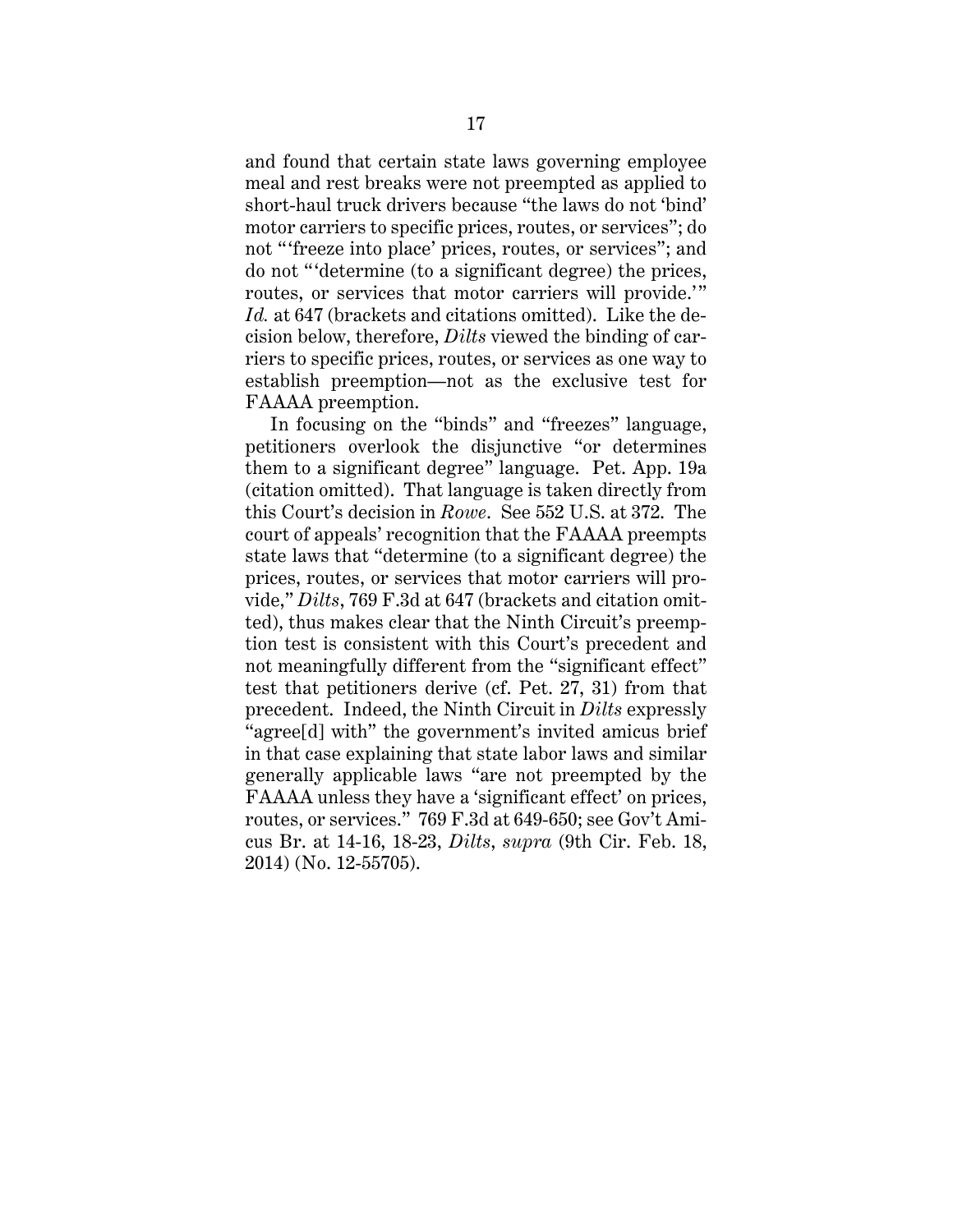Other Ninth Circuit cases likewise have made clear the court's view that the FAAAA and ADA preempt state laws that have a significant impact on prices, routes, or services, regardless of whether the laws bind carriers to or freeze into place particular prices, routes, or services. For example, in finding that the ADA does not preempt a generally applicable California labor law regarding wage statements, the Ninth Circuit discussed the "binding" language to which petitioners object, but then held that "what proves dispositive here is that [the airline] has presented no evidence that [its] increased costs would have a 'significant impact' on its prices, routes, or services." *Ward* v. *United Airlines, Inc.*, 986 F.3d 1234, 1243 (2021) (citation omitted).

Similarly, in *Miller* v. *C.H. Robinson Worldwide, Inc.*, 976 F.3d 1016 (2020), petition for cert. pending, No. 20-1425 (filed Apr. 8, 2021), the Ninth Circuit held that a state-law negligence claim was " 'related to' carrier prices, routes, or services" under the FAAAA's preemption provision even though the claim did "*not* 'bind' [the carrier] to 'specific prices, routes, or services.'" *Id.* at 1023-1024 (emphasis added; citation omitted). The court acknowledged its prior use of the "binding" language, but clarified "that the scope of FAAAA preemption is broader than this language suggests." *Id.* at 1025. And in *California Trucking Association* v. *Su*, 903 F.3d 953 (2018), cert. denied, 139 S. Ct. 1331 (2019) (No. 18-887), the Ninth Circuit reiterated that the FAAAA preempts a state law "that significantly impacts a carrier's prices, routes, or services," as distinguished from one "that has only a tenuous, remote, or peripheral connection." *Id.* at 960.

As those decisions make clear, the Ninth Circuit has adopted and regularly applies a test for ADA and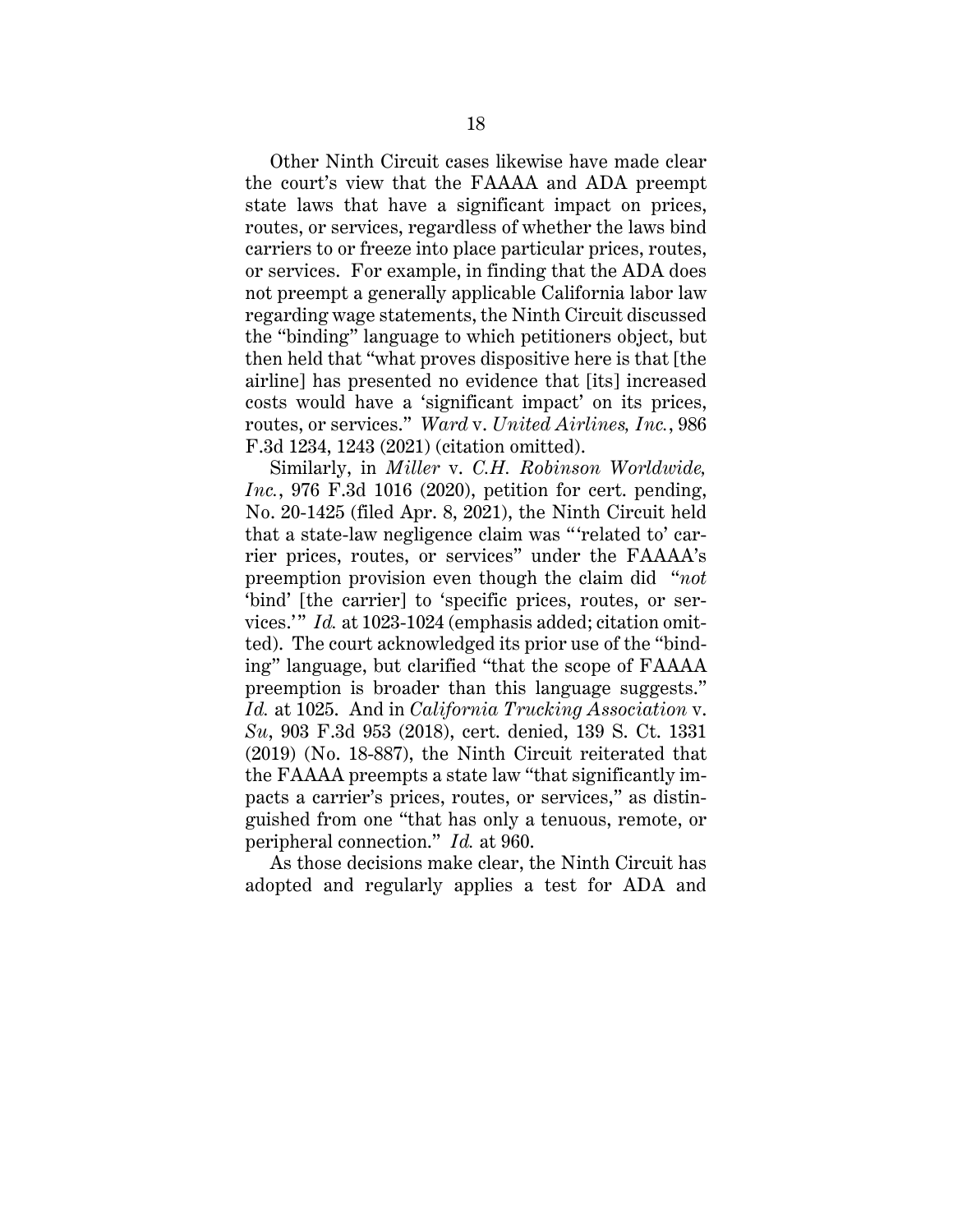FAAAA preemption that looks to "significant impact" on prices, routes, or services—a phrase used in *Morales*, see 504 U.S. at 390, and repeated in *Rowe*, see 552 U.S. at 375. And the Ninth Circuit has done so notwithstanding its use as well of the "binds" or "freezes" language—which itself echoes language from this Court's cases, see *Morales*, 504 U.S. at 388 (describing the preempted law as having imposed "binding requirements as to how [airline] tickets may be marketed"); *Rowe*, 552 U.S. at 372 (explaining that the preempted "law would freeze into place services that carriers might prefer to discontinue in the future").

2. Further review also is unwarranted because the decision below does not create a conflict with any decision of this Court or another court of appeals that warrants this Court's review. Petitioners base (Pet. 15-23) an asserted circuit conflict on the Ninth Circuit's supposed adoption of a "binds" or "freezes" test. But as just explained, the Ninth Circuit has not actually adopted such a test, as exemplified by recent decisions making clear that the "dispositive" consideration is whether application of state law to a carrier "would have a 'significant impact' on its prices, routes, or services," *Ward*, 986 F.3d at 1243 (citation omitted); see *Miller*, 976 F.3d at 1024-1025; *California Trucking Association*, 903 F.3d at 960. And because petitioners have not identified any other court of appeals or state court of last resort that has adopted a "binds" or "freezes" test, any residual disagreement between Ninth Circuit panels would at most amount to an intracircuit conflict that would not warrant this Court's review. See *Wisniewski* v. *United States*, 353 U.S. 901, 902 (1957) (per curiam) ("It is primarily the task of a Court of Appeals to recon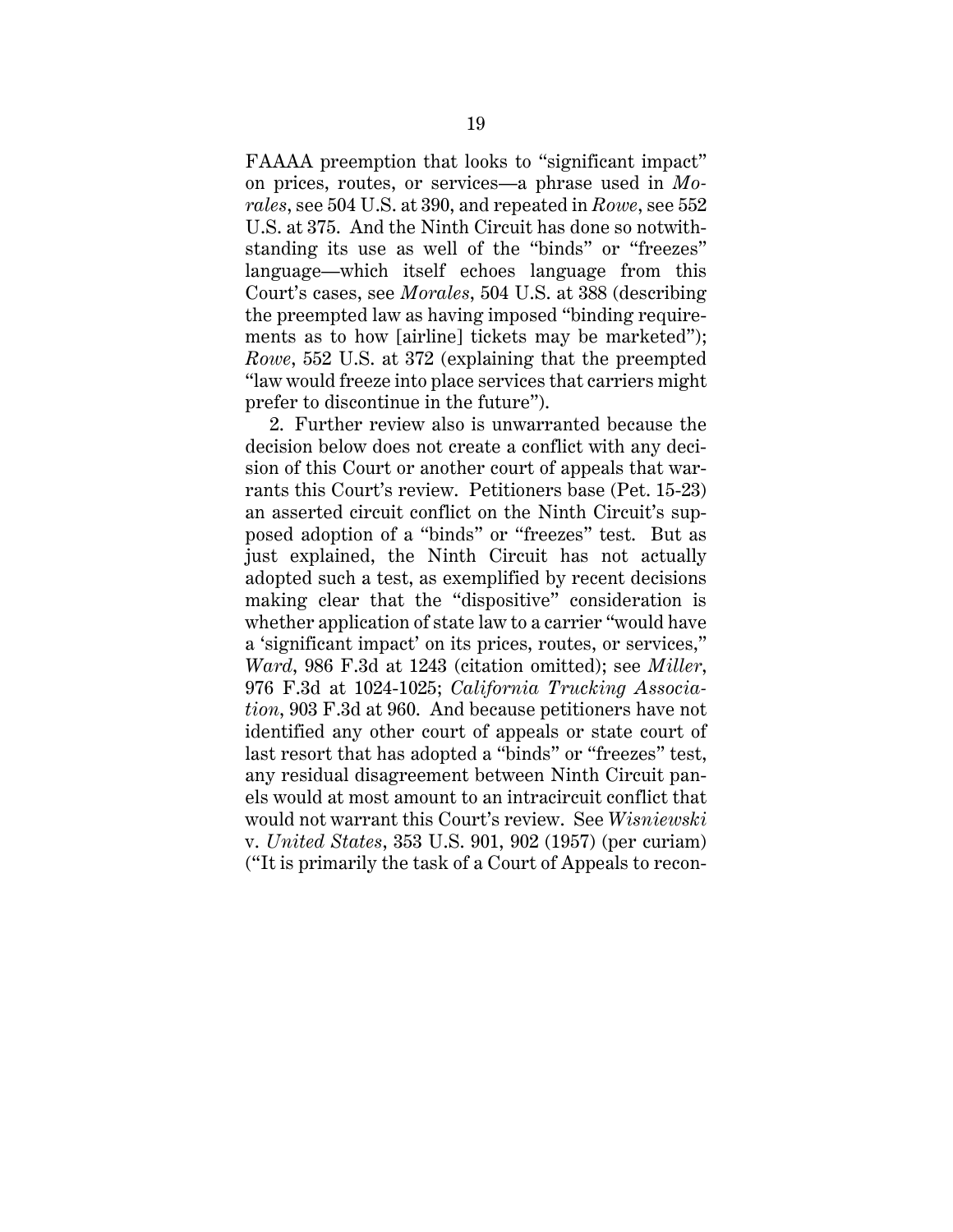cile its internal difficulties."); see also, *e.g.*, *Davis* v. *United States*, 417 U.S. 333, 340 (1974).

Petitioners contend (Pet. 18-21) that the decision below conflicts with decisions of the First Circuit and the Supreme Judicial Court of Massachusetts holding that the FAAAA preempted application of the second element of the ABC test as codified under Massachusetts law. See *Massachusetts Delivery Association* v. *Healey*, 821 F.3d 187 (1st Cir. 2016); *Schwann* v. *FedEx Ground Package System, Inc.*, 813 F.3d 429 (1st Cir. 2016); *Chambers* v. *RDI Logistics, Inc.*, 65 N.E.3d 1 (Mass. 2016). Petitioners further contend (Pet. 21-23) that the decision below "cannot be reconciled with the analysis used by the Third and Seventh Circuits," Pet. 21, in decisions holding that the FAAAA did *not* preempt application of the ABC test under New Jersey and Illinois law, respectively. See *Bedoya* v. *American Eagle Express Inc.*, 914 F.3d 812 (3d Cir.), cert. denied, 140 S. Ct. 102 (2019) (No. 18-1382); *Costello* v. *BeavEx, Inc.*, 810 F.3d 1045 (7th Cir. 2016), cert. denied, 137 S. Ct. 2289 (2017) (No. 15-1305). None of those casespecific decisions establishes a conflict warranting this Court's review.

Both the First Circuit and the Massachusetts high court found it significant that the relevant Massachusetts statutes would *compel* carriers to treat "last mile" delivery drivers as employees. See *Schwann*, 813 F.3d at 438 (stating that the law "requires FedEx to use persons who are employees to perform first-and-last mile pick-up and delivery services"); *Chambers*, 65 N.E.3d at 9 (citing *Schwann* and stating that the law imposes a "de facto ban" on "us[ing] independent contractors" for such services); see also *Massachusetts Delivery Association*, 821 F.3d at 191-192 (relying on *Schwann*). In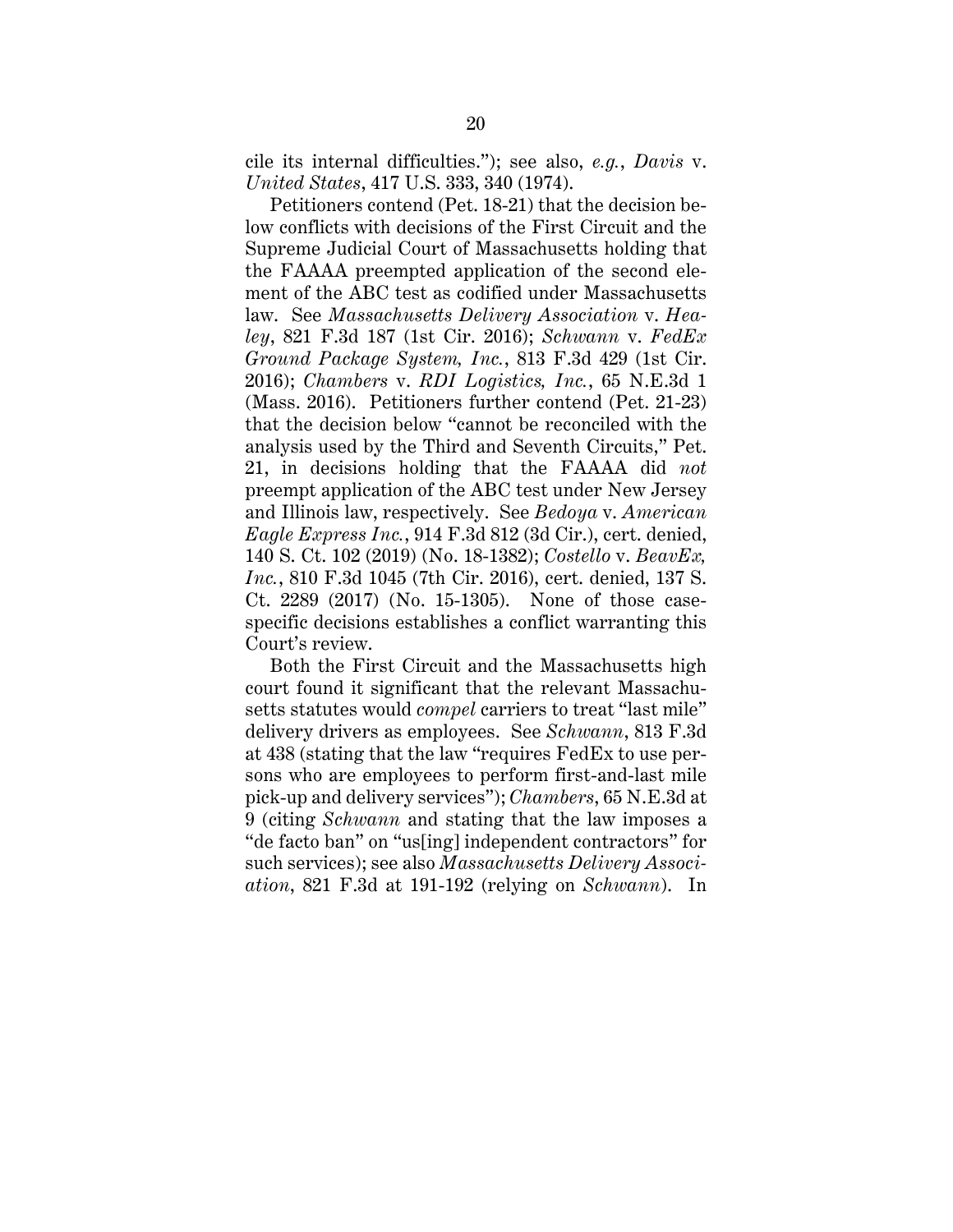reaching that conclusion, the First Circuit observed that Massachusetts law prohibited the parties from contracting around some of the more onerous requirements applicable to employees, *Schwann*, 813 F.3d at 433, 439, and distinguished the Seventh Circuit's decision in *Costello* precisely because of "the carrier's ability under Illinois law to contract around the state rule[s]" applicable to employees, *id.* at 440 n.8; see *Costello*, 810 F.3d at 1057. The Third Circuit, conversely, distinguished *Schwann* on the ground that unlike the Massachusetts statute codifying the ABC test, New Jersey's statute contained an "alternative method for reaching independent contractor status—that is, by demonstrating that the worker provides services outside of the putative employer's 'places of business.'" *Bedoya*, 914 F.3d at 824 (citation omitted).

Here, the presence of the business-to-business exemption indicates that, like the Illinois and New Jersey statutes—but unlike the Massachusetts one—the California statute does not necessarily require motor carriers to hire owner-operators as employees for purposes of state labor law rather than to engage them as independent contractors. Moreover, any analysis of FAAAA preemption requires analyzing the effects of applying the challenged state law to the particular parties and industry at issue. Cf. *Northwest, Inc.* v. *Ginsberg*, 572 U.S. 273, 283 (2014) ("What is important \* \* \* is the effect of a state law, regulation, or provision, not its form."). At a minimum, the effects of the California law on classification of owner-operators—and any resulting indirect impact on carriers' prices, routes, or services—would become clearer with a fuller record, cf. Pet. App. 22a n.11, at which point the court below could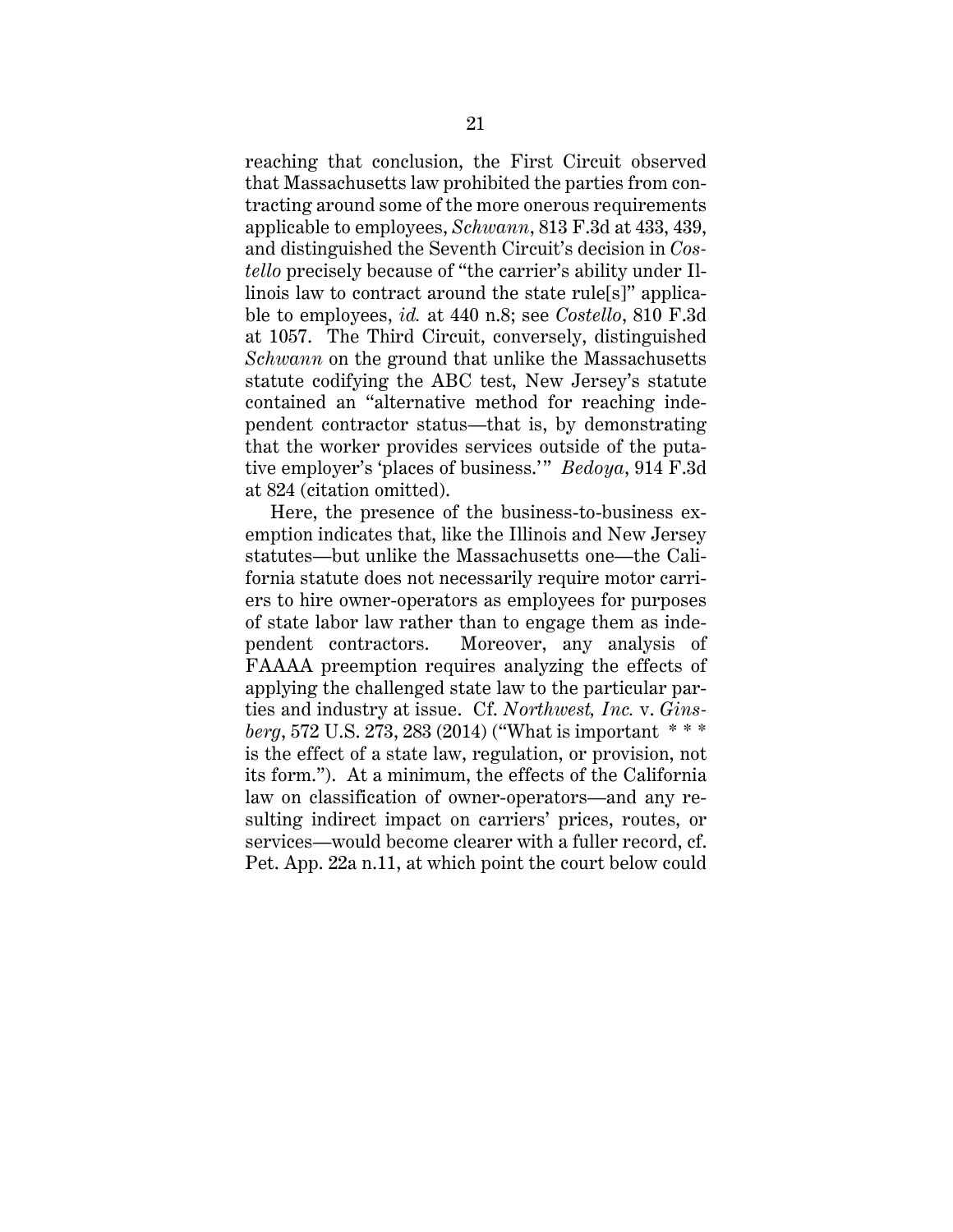revisit its preliminary conclusion as to petitioners' likelihood of success.

3. This case is an unsuitable vehicle to review the question presented not just because of its interlocutory posture, but also because, as noted above, whether owner-operators could be covered by the business-tobusiness exemption remains a substantial and unresolved question of state law. In a recent case involving FAAAA preemption, this Court declined to address one of the questions on which it had granted certiorari because "the pre-enforcement posture of th[e] case" made it unclear how the municipal entity would enforce the challenged law. *American Trucking Associations, Inc.* v. *Los Angeles*, 569 U.S. 641, 654 (2013). This case likewise effectively presents a pre-enforcement challenge, given that the district court's preliminary injunction has remained in force in light of the stay of the court of appeals' mandate. As in *American Trucking*, there is "no reason to take a guess now" about whether the business-to-business exemption would cover owneroperators, or what the burdens associated with satisfying its conditions would be. *Id.* at 654-655. "There will be time enough to address" the FAAAA preemption issue if warranted once that threshold question of state law has been answered. *Id.* at 655.